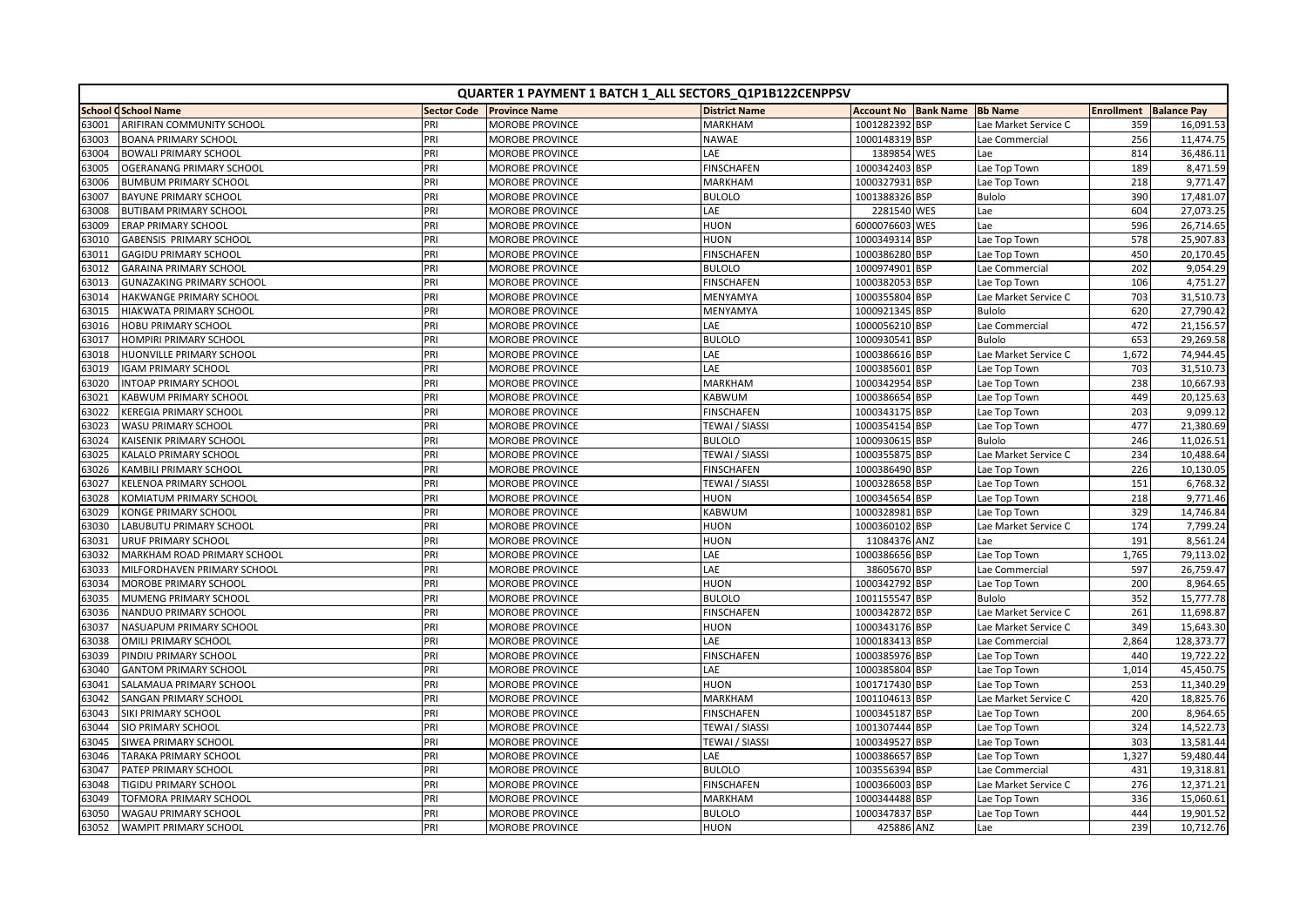| 63053 | <b>WANKUN PRIMARY SCHOOL</b>     | PRI | <b>MOROBE PROVINCE</b> | <b>MARKHAM</b>        | 1000342122 BSP | Lae Top Town         | 508        | 22,770.20 |
|-------|----------------------------------|-----|------------------------|-----------------------|----------------|----------------------|------------|-----------|
| 63054 | <b>WANDOT PRIMARY SCHOOL</b>     | PRI | MOROBE PROVINCE        | MARKHAM               | 1000342955 BSP | Lae Top Town         | 373        | 16,719.06 |
| 63055 | <b>WAU PRIMARY SCHOOL</b>        | PRI | MOROBE PROVINCE        | <b>BULOLO</b>         | 1000930522 BSP | <b>Bulolo</b>        | 1,138      | 51,008.85 |
| 63056 | YALUMET PRIMARY SCHOOL           | PRI | MOROBE PROVINCE        | KABWUM                | 1000345705 BSP | Lae Top Town         | 169        | 7,575.12  |
| 63057 | SITUM PRIMARY SCHOOL             | PRI | MOROBE PROVINCE        | <b>NAWAE</b>          | 403849 ANZ     | Lae                  | 1,153      | 51,681.20 |
| 63058 | HANJUWA PRIMARY SCHOOL           | PRI | MOROBE PROVINCE        | MENYAMYA              | 1000352937 BSP | Lae Top Town         | 224        | 10,040.41 |
| 53059 | NUNZEN PRIMARY SCHOOL            | PRI | MOROBE PROVINCE        | TEWAI / SIASSI        | 1000341437 BSP | Lae Top Town         | 300        | 13,446.99 |
| 63060 | WANDOKAI PRIMARY SCHOOL          | PRI | <b>MOROBE PROVINCE</b> | TEWAI / SIASSI        | 1000341744 BSP | Lae Top Town         | 219        | 9,816.30  |
| 63061 | YOKUA PRIMARY SCHOOL             | PRI | MOROBE PROVINCE        | <b>BULOLO</b>         | 1000886328 BSP | Bulolo               | 352        | 15,777.77 |
| 63062 | EU PRIMARY SCHOOL                | PRI | <b>MOROBE PROVINCE</b> | <b>HUON</b>           | 1000341994 BSP | Lae Top Town         | 262        | 11,743.70 |
| 63063 | ZUMIM COMMUNITY SCHOOL           | PRI | MOROBE PROVINCE        | MARKHAM               | 1000386274 BSP | Lae Top Town         | 341        | 15,284.73 |
| 53064 | <b>ZUMANGURUN PRIMARY SCHOOL</b> | PRI | MOROBE PROVINCE        | MARKHAM               | 520042 ANZ     | Lae                  | 345        | 15,464.01 |
| 53065 | <b>LERON PRIMARY SCHOOL</b>      | pri | MOROBE PROVINCE        | <b>MARKHAM</b>        | 1000342024 BSP | Lae Top Town         | 210        | 9,412.88  |
| 53066 | <b>HAIKOAST PRIMARY SCHOOL</b>   | PRI | MOROBE PROVINCE        | LAE                   | 500808 ANZ     | Lae                  | 937        | 41,999.39 |
| 63067 | <b>UMBA PRIMARY SCHOOL</b>       | PRI | MOROBE PROVINCE        | MENYAMYA              | 1001441967 BSP | Lae Top Town         | 253        | 11,340.27 |
| 63068 | <b>TINIBE PRIMARY SCHOOL</b>     | PRI | MOROBE PROVINCE        | <b>NAWAE</b>          | 87083274 BSP   | Lae Commercial       | 376        | 16,853.54 |
| 63070 | PETER RYAN PRIMARY SCHOOL        | PRI | MOROBE PROVINCE        | <b>NAWAE</b>          | 1000342104 BSP | Lae Top Town         | 148        | 6,633.83  |
| 63071 | <b>BONASI PRIMARY SCHOOL</b>     | PRI | MOROBE PROVINCE        | TEWAI / SIASSI        | 1001277781 BSP | Lae Market Service C | 359        | 16,091.53 |
| 63073 | <b>MAPOS PRIMARY SCHOOL</b>      | PRI | <b>MOROBE PROVINCE</b> | <b>BULOLO</b>         | 1000113795 BSP | Lae Commercial       | 339        | 15,195.09 |
| 63074 | <b>GEWAN PRIMARY SCHOOL</b>      | PRI | MOROBE PROVINCE        | <b>NAWAE</b>          | 1000342002 BSP | Lae Top Town         | 123        | 5,513.27  |
| 63075 | LEWAMON PRIMARY SCHOOL           | PRI | MOROBE PROVINCE        | <b>KABWUM</b>         | 1000355275 BSP | Lae Market Service C | 114        | 5,109.86  |
| 53076 | SABAYA PRIMARY SCHOOL            | PRI | MOROBE PROVINCE        | <b>HUON</b>           | 6000623769 WES | Lae                  | 179        | 8,023.36  |
| 63077 | NARIWANG PRIMARY SCHOOL          | PRI | MOROBE PROVINCE        | <b>MARKHAM</b>        | 1000343144 BSP | Lae Top Town         | 299        | 13,402.14 |
| 63078 | <b>KEMEN PRIMARY SCHOOL</b>      | PRI | MOROBE PROVINCE        | <b>NAWAE</b>          | 1000348239 BSP | Lae Top Town         | 120        | 5,378.78  |
| 63079 | TUMIPONG PRIMARY SCHOOL          | PRI | MOROBE PROVINCE        | <b>FINSCHAFEN</b>     | 1000979901 BSP | Lae Top Town         | 328        | 14,702.02 |
| 63080 | LABABIA PRIMARY SCHOOL           | PRI | MOROBE PROVINCE        | HUON                  | 1009515865 BSP | Lae Top Town         | 101        | 4,527.15  |
| 63081 | SINGAWA PRIMARY SCHOOL           | PRI | MOROBE PROVINCE        | <b>NAWAE</b>          | 1000173276 BSP | Lae Commercial       | 255        | 11,429.93 |
| 53083 | URUWA PRIMARY SCHOOL             | PRI | MOROBE PROVINCE        | KABWUM                | 1000342536 BSP | Lae Top Town         | 200        | 8,964.64  |
| 63087 | SIALUM PRIMARY SCHOOL            | PRI | MOROBE PROVINCE        | TEWAI / SIASSI        | 1000348318 BSP | Lae Top Town         | 191        | 8,561.24  |
| 53088 | SAMBIO PRIMARY SCHOOL            | PRI | MOROBE PROVINCE        | <b>BULOLO</b>         | 1001078544 BSP | Bulolo               | 349        | 15,643.30 |
| 53089 | KUMBU PRIMARY SCHOOL             | PRI | MOROBE PROVINCE        | KABWUM                | 1000327941 BSP | Lae Top Town         | 186        | 8,337.12  |
| 63090 | YAKEPA PRIMARY SCHOOL            | PRI | <b>MOROBE PROVINCE</b> | MENYAMYA              | 1000353285 BSP | Lae Top Town         | 312        | 13,984.85 |
| 63093 | ARAMOT PRIMARY SCHOOL            | PRI | MOROBE PROVINCE        | <b>TEWAI / SIASSI</b> | 1000355008 BSP | Lae Top Town         | 219        | 9,816.29  |
| 63094 | CHEVASING PRIMARY SCHOOL         | PRI | MOROBE PROVINCE        | <b>HUON</b>           | 1000385950 BSP | Lae Top Town         | 475        | 21,291.04 |
| 63095 | SAKAR PRIMARY SCHOOL             | PRI | MOROBE PROVINCE        | TEWAI / SIASSI        | 1000382646 BSP | Lae Top Town         | 66         | 2,958.34  |
| 53096 | SAMANTIKI PRIMARY SCHOOL         | PRI | <b>MOROBE PROVINCE</b> | <b>FINSCHAFEN</b>     | 1000343925 BSP | Lae Top Town         | 278        | 12,460.85 |
| 53097 | ADOLF MEMORIAL PRIMARY SCHOOL    | pri | MOROBE PROVINCE        | TEWAI / SIASSI        | 1000341452 BSP | Lae Top Town         | 116        | 5,199.50  |
| 53098 | <b>WATERISE PRIMARY SCHOOL</b>   | PRI | MOROBE PROVINCE        | <b>MARKHAM</b>        | 1001072710 BSP | Lae Market Service C | 490        | 21,963.39 |
| 53099 | ZUMARA PRIMARY SCHOOL            | PRI | MOROBE PROVINCE        | <b>MARKHAM</b>        | 1000348402 BSP | Lae Top Town         | 442        | 19,811.86 |
| 63100 | MUTZING PRIMARY SCHOOL           | PRI | MOROBE PROVINCE        | MARKHAM               | 1000385908 BSP | Lae Top Town         | 449        | 20,125.64 |
| 63102 | MARE PRIMARY SCHOOL              | PRI | MOROBE PROVINCE        | <b>HUON</b>           | 86990112 BSP   | Lae Commercial       | 173        | 7,754.42  |
| 63103 | ANGEWETO PRIMARY SCHOOL          | PRI | <b>MOROBE PROVINCE</b> | MENYAMYA              | 1000888364 BSP | <b>Bulolo</b>        | 264        | 11,833.34 |
| 63104 | TAWA COMMUNITY SCHOOL            | pri | MOROBE PROVINCE        | MENYAMYA              | 1001705923 BSP | Lae Top Town         | 648        | 29,045.46 |
| 53105 | BELAMBIBI PRIMARY SCHOOL         | PRI | MOROBE PROVINCE        | TEWAI / SIASSI        | 1000355627 BSP | Lae Market Service C | 223        | 9,995.58  |
| 53106 | <b>GILANG PRIMARY SCHOOL</b>     | PRI | MOROBE PROVINCE        | KABWUM                | 1000328347 BSP | Lae Top Town         | 155        | 6,947.61  |
| 63107 | <b>KESENGEN PRIMARY SCHOOL</b>   | PRI | MOROBE PROVINCE        | <b>NAWAE</b>          | 1000342763 BSP | Lae Top Town         | 186        | 8,337.12  |
| 63108 | <b>TARARAN PRIMARY SCHOOL</b>    | PRI | MOROBE PROVINCE        | <b>HUON</b>           | 1000341951 BSP | Lae Top Town         | 158        | 7,082.07  |
| 63109 | LABU TALE COMMUNITY SCHOOL       | PRI | MOROBE PROVINCE        | <b>HUON</b>           | 1000366797 BSP | Lae Market Service C | 113        | 5,065.03  |
| 63112 | <b>BUNKAWE PRIMARY SCHOOL</b>    | pri | <b>MOROBE PROVINCE</b> | MARKHAM               | 1000346071 BSP | Lae Top Town         | 235        | 10,533.47 |
| 63113 | SAGIEM PRIMARY SCHOOL            | PRI | MOROBE PROVINCE        | KABWUM                | 1001061537 BSP | Lae Market Service C | 307<br>744 | 13,760.73 |
| 63114 | TENT CITY PRIMARY SCHOOL         | PRI | MOROBE PROVINCE        | LAE                   | 1000385560 BSP | Lae Top Town         |            | 33,348.50 |
| 63115 | HIYEWINI PRIMARY SCHOOL          | PRI | MOROBE PROVINCE        | MENYAMYA              | 7012971789 BSP | <b>Bulolo</b>        | 574        | 25,728.53 |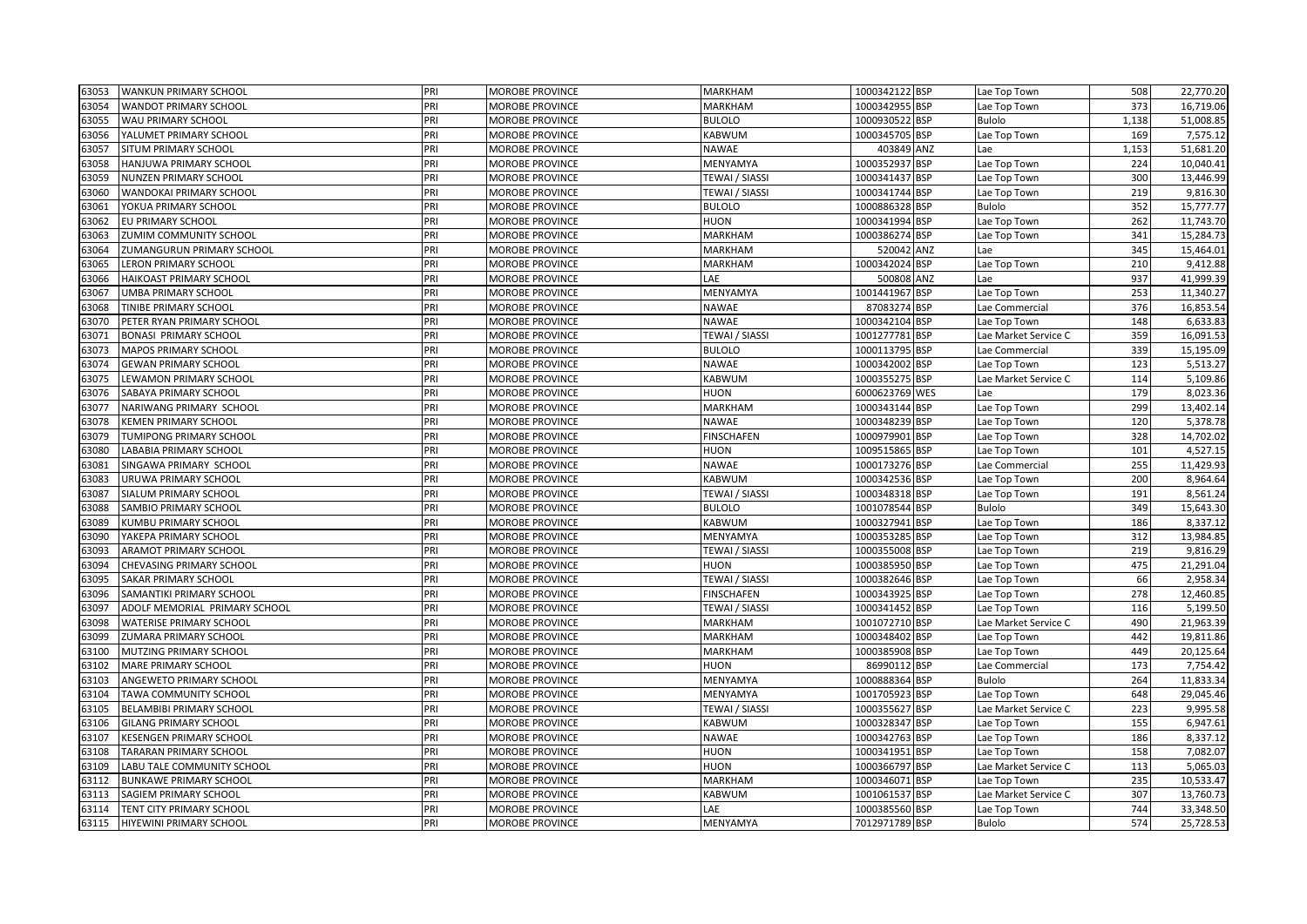| 63116 | HOKANEIWA PRIMARY SCHOOL             | PRI        | <b>MOROBE PROVINCE</b> | MENYAMYA              | 1000888369 BSP | <b>Bulolo</b>        | 308   | 13,805.55 |
|-------|--------------------------------------|------------|------------------------|-----------------------|----------------|----------------------|-------|-----------|
| 63117 | ONGEKAI PRIMARY SCHOOL               | PRI        | MOROBE PROVINCE        | KABWUM                | 1000343833 BSP | Lae Top Town         | 208   | 9,323.23  |
| 63119 | WASAIMBO PRIMARY SCHOOL              | PRI        | MOROBE PROVINCE        | MARKHAM               | 1000343453 BSP | Lae Top Town         | 214   | 9,592.18  |
| 63122 | <b>BUMASE PRIMARY SCHOOL</b>         | PRI        | MOROBE PROVINCE        | <b>FINSCHAFEN</b>     | 1000349447 BSP | Lae Top Town         | 228   | 10,219.70 |
| 63123 | <b>ENGATI COMMUNITY SCHOOL</b>       | PRI        | MOROBE PROVINCE        | MENYAMYA              | 1001165574 BSP | Lae Top Town         | 370   | 16,584.61 |
| 63124 | HINGEAKA PRIMARY SCHOOL              | PRI        | MOROBE PROVINCE        | MENYAMYA              | 1000975100 BSP | Lae Top Town         | 591   | 26,490.54 |
| 63125 | KASUMA COMMUNITY SCHOOL              | PRI        | <b>MOROBE PROVINCE</b> | <b>BULOLO</b>         | 1001717697 BSP | Lae Market Service C | 103   | 4,616.79  |
| 63126 | <b>LAGAI PRIMARY SCHOOL</b>          | PRI        | <b>MOROBE PROVINCE</b> | MENYAMYA              | 1000353491 BSP | Lae Top Town         | 282   | 12,640.15 |
| 63127 | MERIKEO PRIMARY SCHOOL               | PRI        | <b>MOROBE PROVINCE</b> | <b>FINSCHAFEN</b>     | 1000344456 BSP | Lae Top Town         | 181   | 8,113.00  |
| 63129 | NOWA PRIMARY SCHOOL                  | PRI        | MOROBE PROVINCE        | <b>HUON</b>           | 1000362372 BSP | Lae Market Service C | 260   | 11,654.03 |
| 63130 | REGINA PRIMARY SCHOOL                | PRI        | MOROBE PROVINCE        | <b>BULOLO</b>         | 1000930523 BSP | Bulolo               | 494   | 22,142.68 |
| 63132 | ZINDINGA PRIMARY SCHOOL              | PRI        | MOROBE PROVINCE        | <b>BULOLO</b>         | 1000345764 BSP | ae Top Town          | 318   | 14,253.79 |
| 63133 | <b>GERAON PRIMARY SCHOOL</b>         | PRI        | MOROBE PROVINCE        | KABWUM                | 1000343541 BSP | Lae Top Town         | 125   | 5,602.89  |
| 63134 | FOUR MILE PRIMARY SCHOOL             | PRI        | MOROBE PROVINCE        | LAE                   | 1000386269 BSP | Lae Top Town         | 716   | 32,093.44 |
| 63135 | KUMIKIO PRIMARY SCHOOL               | PRI        | MOROBE PROVINCE        | <b>TEWAI / SIASSI</b> | 1001087175 BSP | ae Market Service C  | 165   | 7,395.85  |
| 63137 | KIYAWIO PRIMARY SCHOOL               | PRI        | <b>MOROBE PROVINCE</b> | KABWUM                | 1000340413 BSP | Lae Top Town         | 180   | 8,068.18  |
| 63138 | <b>BUIMO ROAD PRIMARY SCHOOL</b>     | PRI        | MOROBE PROVINCE        | LAE                   | 18633367 BSP   | Lae Commercial       | 1,311 | 58,763.26 |
| 63140 | KAYAIRA PRIMARY SCHOOL               | PRI        | <b>MOROBE PROVINCE</b> | <b>HUON</b>           | 1000342434 BSP | Lae Top Town         | 222   | 9,950.75  |
| 63141 | <b>ANTIR PRIMARY SCHOOL</b>          | PRI        | MOROBE PROVINCE        | <b>MARKHAM</b>        | 1000328257 BSP | ae Top Town.         | 170   | 7,619.94  |
| 63142 | DAWOT COMMUNITY SCHOOL               | COM        | <b>MOROBE PROVINCE</b> | <b>KABWUM</b>         | 1000327961 BSP | Lae Top Town         | 75    | 3,361.75  |
| 63144 | SIKWONG PRIMARY SCHOOL               | PRI        | MOROBE PROVINCE        | MENYAMYA              | 1001006923 BSP | Lae Top Town         | 482   | 21,604.79 |
| 63146 | <b>GUNUO PRIMARY SCHOOL</b>          | PRI        | MOROBE PROVINCE        | <b>FINSCHAFEN</b>     | 1000321413 BSP | Lae Commercial       | 186   | 8,337.12  |
| 63147 | LEMBATI PRIMARY SCHOOL               | PRI        | MOROBE PROVINCE        | <b>FINSCHAFEN</b>     | 1000347263 BSP | Lae Top Town         | 232   | 10,398.99 |
| 63148 | LABU-MITI PRIMARY SCHOOL             | PRI        | <b>MOROBE PROVINCE</b> | <b>HUON</b>           | 1000062684 BSP | Lae Commercial       | 183   | 8,202.65  |
| 63150 | ZAGAN PRIMARY SCHOOL                 | PRI        | <b>MOROBE PROVINCE</b> | KABWUM                | 1001300360 BSP | Lae Market Service C | 225   | 10,085.23 |
| 63151 | WAWIN PRIMARY SCHOOL                 | PRI        | MOROBE PROVINCE        | <b>HUON</b>           | 1001319053 BSP | Lae Market Service C | 224   | 10,040.41 |
| 63152 | SOPA VALLEY PRIMARY SCHOOL           | PRI        | <b>MOROBE PROVINCE</b> | <b>FINSCHAFEN</b>     | 1001729695 BSP | Lae Top Town         | 268   | 12,012.63 |
| 63153 | SOMBOGAN PRIMARY SCHOOL              | PRI        | MOROBE PROVINCE        | <b>KABWUM</b>         | 1004292825 BSP | Lae Market Service C | 112   | 5,020.20  |
| 63154 | MUNUM PRIMARY SCHOOL                 | PRI        | MOROBE PROVINCE        | <b>HUON</b>           | 6001137567 WES | Lae                  | 578   | 25,907.84 |
| 63155 | MIGERE WENGE MEMORIAL PRIMARY SCHOOL | PRI        | MOROBE PROVINCE        | <b>NAWAE</b>          | 1001173046 BSP | Lae Commercial       | 141   | 6,320.07  |
| 63157 | CHRIST THE KING PRIMARY SCHOOL       | PRI        | <b>MOROBE PROVINCE</b> | <b>HUON</b>           | 13534074 ANZ   | Lae                  | 441   | 19,767.05 |
| 63158 | <b>BOYANG PRIMARY SCHOOL</b>         | PRI        | <b>MOROBE PROVINCE</b> | <b>KABWUM</b>         | 1014505125 BSP | Lae Top Town         | 161   | 7,216.53  |
| 63159 | GABENSIS SDA PRIMARY SCHOOL          | PRI        | MOROBE PROVINCE        | <b>HUON</b>           | 7009378642 BSP | Lae Top Town         | 381   | 17,077.66 |
| 63160 | LAE TENTSITI SDA PRIMARY SCHOOL      | PRI        | MOROBE PROVINCE        | LAE                   | 6001101817 WES | Lae                  | 751   | 33,662.25 |
| 63161 | RAGIAMPUN SDA PRIMARY SCHOOL         | PRI        | MOROBE PROVINCE        | <b>MARKHAM</b>        | 1000345011 BSP | Lae Top Town         | 310   | 13,895.21 |
| 63162 | YAWAN PRIMARY SCHOOL                 | PRI        | MOROBE PROVINCE        | KABWUM                | 6000894077 WES | Lae                  | 112   | 5,020.20  |
| 63163 | ANDANDUA COMMUNITY SCHOOL            | COM        | <b>MOROBE PROVINCE</b> | <b>NAWAE</b>          | 1013883804 BSP | Lae Top Town         | 260   | 11,654.04 |
| 63166 | PAIAWA PRIMARY SCHOOL                | PRI        | MOROBE PROVINCE        | <b>HUON</b>           | 1001281257 BSP | Lae Commercial       | 226   | 10,130.05 |
| 63167 | EPA ZINABA PRIMARY SCHOOL            | PRI        | MOROBE PROVINCE        | <b>HUON</b>           | 1001316735 BSP | Lae Top Town         | 91    | 4,078.92  |
| 63168 | ASAKUMDI COMMUNITY SCHOOL            | COM        | MOROBE PROVINCE        | MENYAMYA              | 1011798830 BSP | Lae Top Town         | 414   | 18,556.82 |
| 63172 | <b>GUAMO COMMUNITY SCHOOL</b>        | COM        | MOROBE PROVINCE        | KABWUM                | 1014590630 BSP | Lae Market Service C | 123   | 5,513.26  |
| 63173 | <b>INTSI PRIMARY SCHOOL</b>          | PRI        | MOROBE PROVINCE        | MARKHAM               | 1004108989 BSP | Lae Commercial       | 207   | 9,278.40  |
| 63174 | KARANGAN COMMUNITY SCHOOL            | COM        | MOROBE PROVINCE        | NAWAE                 | 1011326723 BSP | Lae Commercial       | 102   | 4,571.97  |
| 63175 | KOYODZA PRIMARY SCHOOL               | PRI        | <b>MOROBE PROVINCE</b> | <b>TEWAI / SIASSI</b> | 7003116709 BSP | Lae Market Service C | 145   | 6,499.37  |
| 63176 | <b>MAMA</b>                          | COM        | MOROBE PROVINCE        | <b>MARKHAM</b>        | 7016377132 BSP | Lae Top Town         | 120   | 5,378.78  |
| 63177 | MARKHAM FARM COMMUNITY SCHOOL        | PRI        | MOROBE PROVINCE        | <b>HUON</b>           | 1010923272 BSP | Lae Top Town         | 369   | 16,539.78 |
| 63178 | PAPATIYA PRIMARY SCHOOL              | PRI        | <b>MOROBE PROVINCE</b> | MENYAMYA              | 1011933064 BSP | <b>Bulolo</b>        | 318   | 14,253.79 |
| 63180 | SAM AGI COMMUNITY SCHOOL             | COM        | MOROBE PROVINCE        | LAE                   | 1011291828 BSP | Lae Top Town         | 181   | 8,113.00  |
| 63181 | SAMBUEN COMMUNITY SCHOOL             | PRI        | MOROBE PROVINCE        | NAWAE                 | 1001471699 BSP | Lae Market Service C | 114   | 5,109.85  |
| 63182 | SASIU COMMUNITY SCHOOL               | <b>COM</b> | MOROBE PROVINCE        | <b>FINSCHAFEN</b>     | 1010579041 BSP | Lae Top Town         | 204   | 9,143.94  |
| 63183 | SAUT COMMUNITY SCHOOL                | COM        | <b>MOROBE PROVINCE</b> | <b>NAWAE</b>          | 1011999602 BSP | Lae Top Town         | 118   | 5,289.15  |
| 63184 | SEFA COMMUNITY SCHOOL                | COM        | MOROBE PROVINCE        | <b>FINSCHAFEN</b>     | 1006188781 BSP | Lae Top Town         | 96    | 4,303.03  |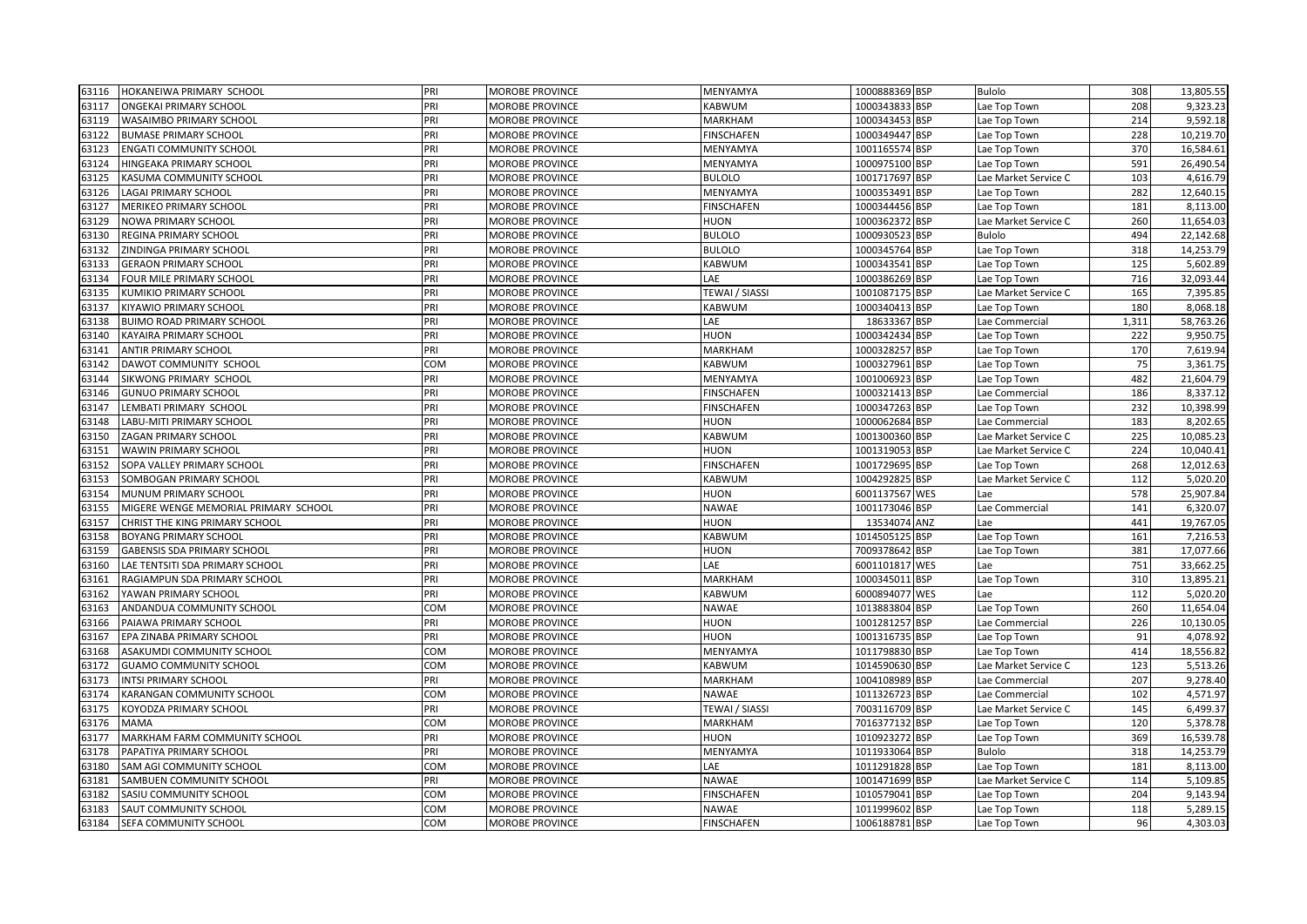| 63185 | SIKAM PRIMARY SCHOOL               | PRI | MOROBE PROVINCE | <b>KABWUM</b>         | 1006194375 BSP | Lae Market Service C | 95    | 4,258.22  |
|-------|------------------------------------|-----|-----------------|-----------------------|----------------|----------------------|-------|-----------|
| 63186 | YOMWAH COMMUNITY SCHOOL            | COM | MOROBE PROVINCE | <b>MARKHAM</b>        | 1009210137 BSP | Lae Top Town         | 210   | 9,412.88  |
| 63187 | ZIANGKEH COMMUNITY SCHOOL          | COM | MOROBE PROVINCE | <b>BULOLO</b>         | 7000119441 BSP | <b>Bulolo</b>        | 195   | 8,740.54  |
| 63189 | NAMIE COMMUNITY SCHOOL             | COM | MOROBE PROVINCE | <b>BULOLO</b>         | 1001706609 BSP | <b>Bulolo</b>        | 117   | 5,244.32  |
| 63190 | NEMNEM COMMUNITY SCHOOL            | PRI | MOROBE PROVINCE | <b>BULOLO</b>         | 1008551481 BSP | Lae Top Town         | 117   | 5,244.32  |
| 63191 | OGAO COMMUNITY SCHOOL              | COM | MOROBE PROVINCE | <b>NAWAE</b>          | 1010817599 BSP | Lae Market Service C | 126   | 5,647.73  |
| 63193 | <b>QEMBUNG PRIMARY SCHOOL</b>      | PRI | MOROBE PROVINCE | <b>FINSCHAFEN</b>     | 1010776159 BSP | Lae Top Town         | 210   | 9,412.87  |
| 63194 | SUBIORA COMMUNITY SCHOOL           | COM | MOROBE PROVINCE | HUON                  | 1006175929 BSP | Lae Top Town         | 144   | 6,454.56  |
| 63195 | <b>SUGAN COMMUNITY SCHOOL</b>      | COM | MOROBE PROVINCE | KABWUM                | 7004402140 BSP | Lae Market Service C | 86    | 3,854.80  |
| 63196 | WAWET COMMUNITY SCHOOL             | COM | MOROBE PROVINCE | <b>TEWAI / SIASSI</b> | 1014690224 BSP | Lae Top Town         | 88    | 3,944.44  |
| 63201 | MARY QUEEN OF PEACE PRIMARY SCHOOL | PRI | MOROBE PROVINCE | LAE                   | 15931535 ANZ   | Lae                  | 285   | 12,774.61 |
| 63202 | <b>BABUAF PRIMARY SCHOOL</b>       | PRI | MOROBE PROVINCE | <b>HUON</b>           | 7018001789 BSP | Lae Top Town         | 147   | 6,589.01  |
| 63209 | OMEGA PRIMARY SCHOOL               | PRI | MOROBE PROVINCE | LAE                   | 7009269346 BSP | Lae Top Town         | 339   | 15,195.07 |
| 63211 | MARKHAM BRIDGE PRIMARY SCHOOL      | PRI | MOROBE PROVINCE | HUON                  | 7008719085 BSP | Lae Market Service C | 232   | 10,398.99 |
| 63230 | AIMALU LUTHERAN PRIMARY SCHOOL     | PRI | MOROBE PROVINCE | TEWAI / SIASSI        | 1000344938 BSP | Lae Top Town         | 265   | 11,878.16 |
| 63231 | AMPAN PRIMARY SCHOOL               | PRI | MOROBE PROVINCE | MARKHAM               | 1000360144 BSP | Lae Market Service C | 415   | 18,601.64 |
| 63232 | <b>BOWAS PRIMARY SCHOOL</b>        | PRI | MOROBE PROVINCE | MENYAMYA              | 1001713772 BSP | Lae Market Service C | 287   | 12,864.27 |
| 63233 | <b>ASEKI PRIMARY SCHOOL</b>        | PRI | MOROBE PROVINCE | MENYAMYA              | 1001282015 BSP | Lae Top Town         | 764   | 34,244.96 |
| 63236 | <b>BUAKAP PRIMARY SCHOOL</b>       | PRI | MOROBE PROVINCE | <b>HUON</b>           | 1000345229 BSP | Lae Top Town         | 297   | 13,312.51 |
| 63237 | BUBIA LUTHERAN PRIMARY SCHOOL      | PRI | MOROBE PROVINCE | HUON                  | 436058 ANZ     | Lae                  | 1,107 | 49,619.32 |
| 63238 | <b>BUSAMANG PRIMARY SCHOOL</b>     | PRI | MOROBE PROVINCE | <b>HUON</b>           | 1000343346 BSP | Lae Top Town         | 392   | 17,570.70 |
| 63239 | <b>BUSONG PRIMARY SCHOOL</b>       | PRI | MOROBE PROVINCE | NAWAE                 | 499938 ANZ     | Lae                  | 282   | 12,640.15 |
| 63240 | CONCORDIA PRIMARY SCHOOL           | PRI | MOROBE PROVINCE | MENYAMYA              | 1000887275 BSP | Bulolo               | 462   | 20,708.33 |
| 63241 | <b>GABMAZUNG PRIMARY SCHOOL</b>    | PRI | MOROBE PROVINCE | <b>HUON</b>           | 11061642 ANZ   | Lae                  | 645   | 28,910.99 |
| 63243 | <b>GAIN PRIMARY SCHOOL</b>         | PRI | MOROBE PROVINCE | <b>NAWAE</b>          | 11280610 ANZ   | Lae                  | 259   | 11,609.21 |
| 63244 | GAPET/TOBOU PRIMARY SCHOOL         | PRI | MOROBE PROVINCE | <b>FINSCHAFEN</b>     | 1000354332 BSP | Lae Top Town         | 159   | 7,126.90  |
| 63245 | LANAKAPI LUTHERAN PRIMARY SCHOOL   | PRI | MOROBE PROVINCE | LAE                   | 1000386395 BSP | Lae Top Town         | 1,043 | 46,750.63 |
| 63247 | GUNE LUTHERAN PRIMARY SCHOOL       | PRI | MOROBE PROVINCE | <b>TEWAI / SIASSI</b> | 1000328558 BSP | Lae Top Town         | 224   | 10,040.41 |
| 63249 | HAMORONONG PRIMARY SCHOOL          | PRI | MOROBE PROVINCE | <b>FINSCHAFEN</b>     | 1000352840 BSP | Lae Top Town         | 243   | 10,892.06 |
| 63250 | <b>GURUF PRIMARY SCHOOL</b>        | PRI | MOROBE PROVINCE | MARKHAM               | 1000348403 BSP | Lae Top Town         | 231   | 10,354.17 |
| 63253 | <b>INDAGEN PRIMARY SCHOOL</b>      | PRI | MOROBE PROVINCE | KABWUM                | 1000355224 BSP | Lae Market Service C | 296   | 13,267.69 |
| 63255 | KALASA LUTHERAN PRIMARY SCHOOL     | PRI | MOROBE PROVINCE | <b>TEWAI / SIASSI</b> | 1000343157 BSP | Lae Top Town         | 408   | 18,287.89 |
| 63256 | KAPO (LUTHERAN) PRIMARY SCHOOL     | PRI | MOROBE PROVINCE | MENYAMYA              | 1000949396 BSP | Lae Market Service C | 386   | 17,301.78 |
| 63257 | KASANOMBE PRIMARY SCHOOL           | PRI | MOROBE PROVINCE | NAWAE                 | 1000367363 BSP | Lae Market Service C | 169   | 7,575.12  |
| 63258 | KATENA PRIMARY SCHOOL              | PRI | MOROBE PROVINCE | <b>FINSCHAFEN</b>     | 1000344756 BSP | Lae Top Town         | 285   | 12,774.62 |
| 63259 | KOLEM PRIMARY SCHOOL               | PRI | MOROBE PROVINCE | <b>FINSCHAFEN</b>     | 1001170805 BSP | Lae Top Town         | 556   | 24,921.72 |
| 63260 | KULUNGTUFU PRIMARY SCHOOL          | PRI | MOROBE PROVINCE | <b>FINSCHAFEN</b>     | 1000345400 BSP | Lae Top Town         | 203   | 9,099.12  |
| 63262 | KWAPLALIM PRIMARY SCHOOL           | PRI | MOROBE PROVINCE | MENYAMYA              | 1001286456 BSP | Lae Commercial       | 422   | 18,915.40 |
| 63263 | TONGSO PRIMARY SCHOOL              | PRI | MOROBE PROVINCE | TEWAI / SIASSI        | 1000383163 BSP | Lae Market Service C | 271   | 12,147.11 |
| 63264 | LALAN PRIMARY SCHOOL               | PRI | MOROBE PROVINCE | <b>FINSCHAFEN</b>     | 1000354294 BSP | Lae Top Town         | 206   | 9,233.59  |
| 63265 | LAULU PRIMARY SCHOOL               | PRI | MOROBE PROVINCE | <b>NAWAE</b>          | 1000342842 BSP | Lae Top Town         | 191   | 8,561.23  |
| 63266 | LAKALA PRIMARY SCHOOL              | PRI | MOROBE PROVINCE | <b>HUON</b>           | 1000060430 BSP | Lae Commercial       | 136   | 6,095.95  |
| 63267 | <b>MASA PRIMARY SCHOOL</b>         | PRI | MOROBE PROVINCE | <b>TEWAI / SIASSI</b> | 1000343435 BSP | Lae Top Town         | 267   | 11,967.81 |
| 63268 | MAIAMA COMMUNITY SCHOOL            | PRI | MOROBE PROVINCE | HUON                  | 1003941687 BSP | Lae Market Service C | 87    | 3,899.62  |
| 63269 | MAINYANDA PRIMARY SCHOOL           | PRI | MOROBE PROVINCE | <b>BULOLO</b>         | 1000887614 BSP | <b>Bulolo</b>        | 425   | 19,049.87 |
| 63270 | MABEY PRIMARY SCHOOL               | PRI | MOROBE PROVINCE | <b>TEWAI / SIASSI</b> | 1000996661 BSP | Lae Top Town         | 314   | 14,074.50 |
| 63271 | MALAI PRIMARY SCHOOL               | PRI | MOROBE PROVINCE | <b>TEWAI / SIASSI</b> | 1000328513 BSP | Lae Top Town         | 156   | 6,992.43  |
| 63273 | MALANGTA PRIMARY SCHOOL            | PRI | MOROBE PROVINCE | <b>BULOLO</b>         | 1000887111 BSP | <b>Bulolo</b>        | 443   | 19,856.70 |
| 63274 | MANGA PRIMARY SCHOOL               | PRI | MOROBE PROVINCE | <b>BULOLO</b>         | 1000360163 BSP | Lae Market Service C | 209   | 9,368.05  |
| 63275 | MENYAMYA PRIMARY SCHOOL            | PRI | MOROBE PROVINCE | MENYAMYA              | 1000930638 BSP | <b>Bulolo</b>        | 526   | 23,577.03 |
| 63277 | MUYA PRIMARY SCHOOL                | PRI | MOROBE PROVINCE | <b>HUON</b>           | 1583418 WES    | Lae                  | 617   | 27,655.94 |
| 63279 | NUMBUGU PRIMARY SCHOOL             | PRI | MOROBE PROVINCE | <b>MARKHAM</b>        | 1000341976 BSP | Lae Top Town         | 220   | 9,861.10  |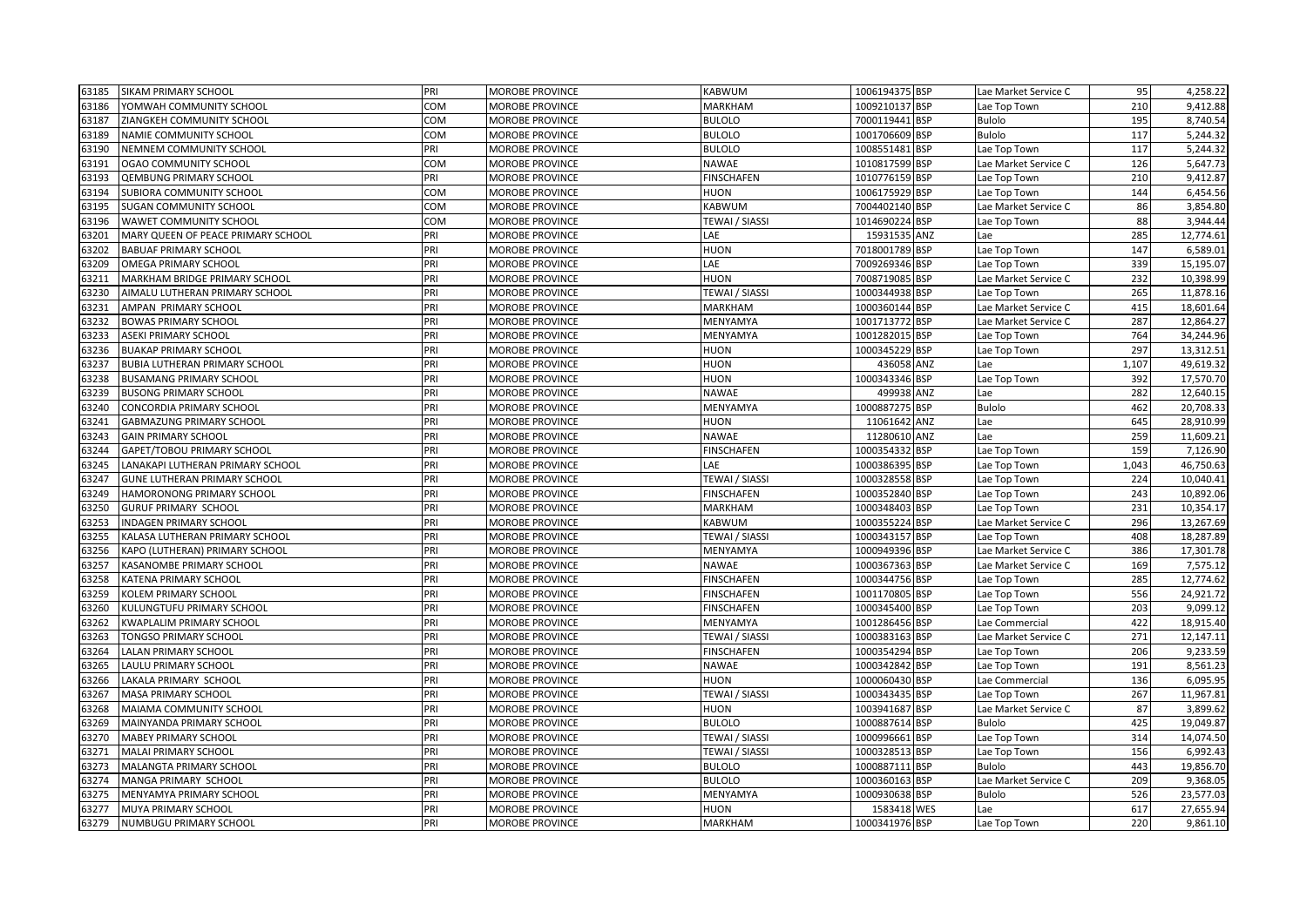| 63281 | OMBO PRIMARY SCHOOL               | PRI | <b>MOROBE PROVINCE</b> | <b>KABWUM</b>         | 1000354682 BSP | Lae Top Town         | 525   | 23,532.20 |
|-------|-----------------------------------|-----|------------------------|-----------------------|----------------|----------------------|-------|-----------|
| 63282 | RABISAP PRIMARY SCHOOL            | PRI | MOROBE PROVINCE        | <b>NAWAE</b>          | 1000341906 BSP | Lae Top Town         | 152   | 6,813.13  |
| 63283 | SAMANAI PRIMARY SCHOOL            | PRI | <b>MOROBE PROVINCE</b> | <b>TEWAI / SIASSI</b> | 1000328950 BSP | Lae Top Town         | 140   | 6,275.26  |
| 63284 | SATTELBERG PRIMARY SCHOOL         | PRI | MOROBE PROVINCE        | <b>FINSCHAFEN</b>     | 1000341124 BSP | Lae Top Town         | 277   | 12,416.03 |
| 63285 | SAGIRO LUTH PRIMARY SCHOOL        | PRI | MOROBE PROVINCE        | <b>FINSCHAFEN</b>     | 1000342013 BSP | Lae Top Town         | 250   | 11,205.82 |
| 63286 | SOMBORE PRIMARY SCHOOL            | PRI | MOROBE PROVINCE        | KABWUM                | 1000355868 BSP | Lae Market Service C | 262   | 11,743.68 |
| 63288 | LAE ST PAULS COMMUNITY SCHOOL     | PRI | <b>MOROBE PROVINCE</b> | LAE                   | 1003335096 BSP | Lae Top Town         | 1,548 | 69,386.38 |
| 63289 | SUQANG LUTH PRIMARY SCHOOL        | PRI | <b>MOROBE PROVINCE</b> | <b>FINSCHAFEN</b>     | 1000346309 BSP | Lae Top Town         | 305   | 13,671.10 |
| 63290 | TAEMIGIDU PRIMARY SCHOOL          | PRI | <b>MOROBE PROVINCE</b> | <b>NAWAE</b>          | 1000342986 BSP | Lae Top Town         | 161   | 7,216.53  |
| 63292 | TIMINI LUTHERAN PRIMARY SCHOOL    | PRI | MOROBE PROVINCE        | <b>BULOLO</b>         | 1001438553 BSP | Lae Top Town         | 200   | 8,964.64  |
| 63293 | TIPSIT PRIMARY SCHOOL             | PRI | MOROBE PROVINCE        | KABWUM                | 1000341943 BSP | Lae Top Town         | 377   | 16,898.37 |
| 63294 | TUAM LUTHERAN PRIMARY SCHOOL      | PRI | MOROBE PROVINCE        | <b>TEWAI / SIASSI</b> | 1000328969 BSP | ae Top Town          | 137   | 6,140.78  |
| 63295 | <b>WAREO PRIMARY SCHOOL</b>       | PRI | MOROBE PROVINCE        | <b>FINSCHAFEN</b>     | 1000344947 BSP | Lae Top Town         | 281   | 12,595.33 |
| 63296 | <b>WARITSIAN PRIMARY SCHOOL</b>   | PRI | MOROBE PROVINCE        | <b>MARKHAM</b>        | 6000763551 WES | Lae                  | 582   | 26,087.12 |
| 63297 | <b>BAINI PRIMARY SCHOOL</b>       | PRI | MOROBE PROVINCE        | <b>BULOLO</b>         | 1000988824 BSP | <b>Bulolo</b>        | 131   | 5,871.84  |
| 63298 | WELOWELO COMMUNITY SCHOOL         | PRI | <b>MOROBE PROVINCE</b> | <b>TEWAI / SIASSI</b> | 1000351894 BSP | Lae Top Town         | 270   | 12,102.28 |
| 63299 | BAYAMASU PRIMARY SCHOOL           | PRI | MOROBE PROVINCE        | <b>MARKHAM</b>        | 1000348400 BSP | Lae Top Town         | 329   | 14,746.85 |
| 63300 | ZARE-AINSE PRIMARY SCHOOL         | PRI | <b>MOROBE PROVINCE</b> | <b>HUON</b>           | 1000341975 BSP | Lae Top Town         | 268   | 12,012.63 |
| 63301 | MINDIK PRIMARY SCHOOL             | PRI | MOROBE PROVINCE        | <b>FINSCHAFEN</b>     | 1000341859 BSP | Lae Top Town         | 287   | 12,864.28 |
| 63302 | <b>GERUF COMMUNITY SCHOOL</b>     | PRI | MOROBE PROVINCE        | <b>TEWAI / SIASSI</b> | 1000348243 BSP | Lae Top Town         | 346   | 15,508.85 |
| 63303 | <b>KEBI PRIMARY SCHOOL</b>        | PRI | MOROBE PROVINCE        | <b>BULOLO</b>         | 1000886162 BSP | Bulolo               | 291   | 13,043.57 |
| 63306 | WAUWOKA PRIMARY SCHOOL            | PRI | <b>MOROBE PROVINCE</b> | MENYAMYA              | 1001279378 BSP | Lae Commercial       | 347   | 15,553.66 |
| 63307 | TSILETSILE PRIMARY SCHOOL         | PRI | <b>MOROBE PROVINCE</b> | <b>HUON</b>           | 1000363428 BSP | Lae Market Service C | 222   | 9,950.77  |
| 63308 | DAOGA PRIMARY SCHOOL              | PRI | <b>MOROBE PROVINCE</b> | KABWUM                | 1000967780 BSP | Lae Market Service C | 189   | 8,471.58  |
| 63310 | HAPO-NHONDONG PRIMARY SCHOOL      | PRI | MOROBE PROVINCE        | <b>FINSCHAFEN</b>     | 1000328059 BSP | Lae Top Town         | 285   | 12,774.63 |
| 63311 | <b>ISAN PRIMARY SCHOOL</b>        | PRI | MOROBE PROVINCE        | KABWUM                | 1000354127 BSP | Lae Top Town         | 140   | 6,275.26  |
| 63312 | NOKOPO PRIMARY SCHOOL             | PRI | MOROBE PROVINCE        | <b>KABWUM</b>         | 1000343114 BSP | Lae Top Town         | 124   | 5,558.08  |
| 63313 | ST STEVEN PRIMARY SCHOOL          | PRI | MOROBE PROVINCE        | <b>BULOLO</b>         | 1000930551 BSP | Bulolo               | 477   | 21,380.69 |
| 63316 | <b>BIRIMON PRIMARY SCHOOL</b>     | PRI | MOROBE PROVINCE        | <b>KABWUM</b>         | 1000341527 BSP | Lae Top Town         | 157   | 7,037.25  |
| 63317 | KOMBONGDON PRIMARY SCHOOL         | PRI | MOROBE PROVINCE        | KABWUM                | 1000360470 BSP | Lae Market Service C | 116   | 5,199.50  |
| 63318 | YALUMBANG PRIMARY SCHOOL          | PRI | MOROBE PROVINCE        | NAWAE                 | 1000946460 BSP | ae Commercial.       | 130   | 5,827.01  |
| 63319 | SONGIN COMMUNITY SCHOOL           | PRI | <b>MOROBE PROVINCE</b> | KABWUM                | 1001082177 BSP | Lae Market Service C | 184   | 8,247.47  |
| 63320 | FINONGAN PRIMARY SCHOOL           | PRI | MOROBE PROVINCE        | <b>NAWAE</b>          | 1000345979 BSP | Lae Top Town         | 181   | 8,113.02  |
| 63321 | YUNZAING PRIMARY SCHOOL           | PRI | MOROBE PROVINCE        | <b>FINSCHAFEN</b>     | 1001704896 BSP | Lae Top Town         | 121   | 5,423.62  |
| 63322 | WAMUKI PRIMARY SCHOOL             | PRI | MOROBE PROVINCE        | <b>FINSCHAFEN</b>     | 1001673077 BSP | Lae Top Town         | 126   | 5,647.73  |
| 63324 | EZANGO PRIMARY SCHOOL             | PRI | MOROBE PROVINCE        | <b>TEWAI / SIASSI</b> | 1005828098 BSP | Lae Top Town         | 303   | 13,581.45 |
| 63325 | KISTUEN COMMUNITY SCHOOL          | COM | MOROBE PROVINCE        | <b>NAWAE</b>          | 1012094312 BSP | Lae Commercial       | 62    | 2,779.03  |
| 63328 | SATOP LUTHERAN COMMUNITY SCHOOL   | PRI | <b>MOROBE PROVINCE</b> | <b>TEWAI / SIASSI</b> | 1001402564 BSP | Lae Market Service C | 165   | 7,395.83  |
| 63330 | ANGA SDA PRIMARY SCHOOL           | PRI | MOROBE PROVINCE        | MENYAMYA              | 1011405634 BSP | ae Commercial        | 160   | 7,171.72  |
| 63410 | AUPWEL ST PATRICKS PRIMARY SCHOOL | PRI | MOROBE PROVINCE        | <b>TEWAI / SIASSI</b> | 1001278755 BSP | Lae Top Town         | 113   | 5,065.03  |
| 63411 | POR MANDOK PRIMARY SCHOOL         | PRI | MOROBE PROVINCE        | <b>TEWAI / SIASSI</b> | 1000327920 BSP | ae Top Town          | 180   | 8,068.19  |
| 63412 | ST MARTINS PRIMARY SCHOOL         | PRI | MOROBE PROVINCE        | LAE                   | 1000385736 BSP | Lae Top Town         | 451   | 20,215.28 |
| 63413 | ST MARY'S PRIMARY SCHOOL          | PRI | MOROBE PROVINCE        | LAE                   | 1000386664 BSP | ae Top Town          | 1,125 | 50,426.13 |
| 63414 | ST PETERS KORONAS PRIMARY SCHOOL  | PRI | MOROBE PROVINCE        | <b>BULOLO</b>         | 1001429430 BSP | Bulolo               | 812   | 36,396.47 |
| 63415 | MARIANNHILL PRIMARY SCHOOL        | PRI | <b>MOROBE PROVINCE</b> | <b>BULOLO</b>         | 1000930545 BSP | <b>Bulolo</b>        | 301   | 13,491.81 |
| 63416 | ERAP BOYS TOWN PRIMARY SCHOOL     | PRI | MOROBE PROVINCE        | <b>HUON</b>           | 1000353633 BSP | Lae Top Town         | 33    | 1,479.18  |
| 63417 | ST MATHEWS PRIMARY SCHOOL         | PRI | MOROBE PROVINCE        | MENYAMYA              | 1000354150 BSP | Lae Top Town         | 135   | 6,051.13  |
| 63418 | ST PATRICKS PRIMARY SCHOOL        | PRI | MOROBE PROVINCE        | LAE                   | 11307780 ANZ   | Lae                  | 398   | 17,839.65 |
| 63419 | <b>WESAP PRIMARY SCHOOL</b>       | PRI | MOROBE PROVINCE        | <b>FINSCHAFEN</b>     | 1014289688 BSP | Lae Top Town         | 167   | 7,485.48  |
| 63421 | <b>GWEM PRIMARY SCHOOL</b>        | PRI | MOROBE PROVINCE        | <b>BULOLO</b>         | 1001706193 BSP | Lae Top Town         | 249   | 11,160.98 |
| 63422 | <b>BUNDUM PRIMARY SCHOOL</b>      | PRI | <b>MOROBE PROVINCE</b> | <b>BULOLO</b>         | 1014635427 BSP | <b>Bulolo</b>        | 305   | 13,671.10 |
| 63423 | YAMBO PRIMARY SCHOOL              | PRI | MOROBE PROVINCE        | <b>NAWAE</b>          | 7000893631 BSP | Lae Top Town         | 145   | 6,499.36  |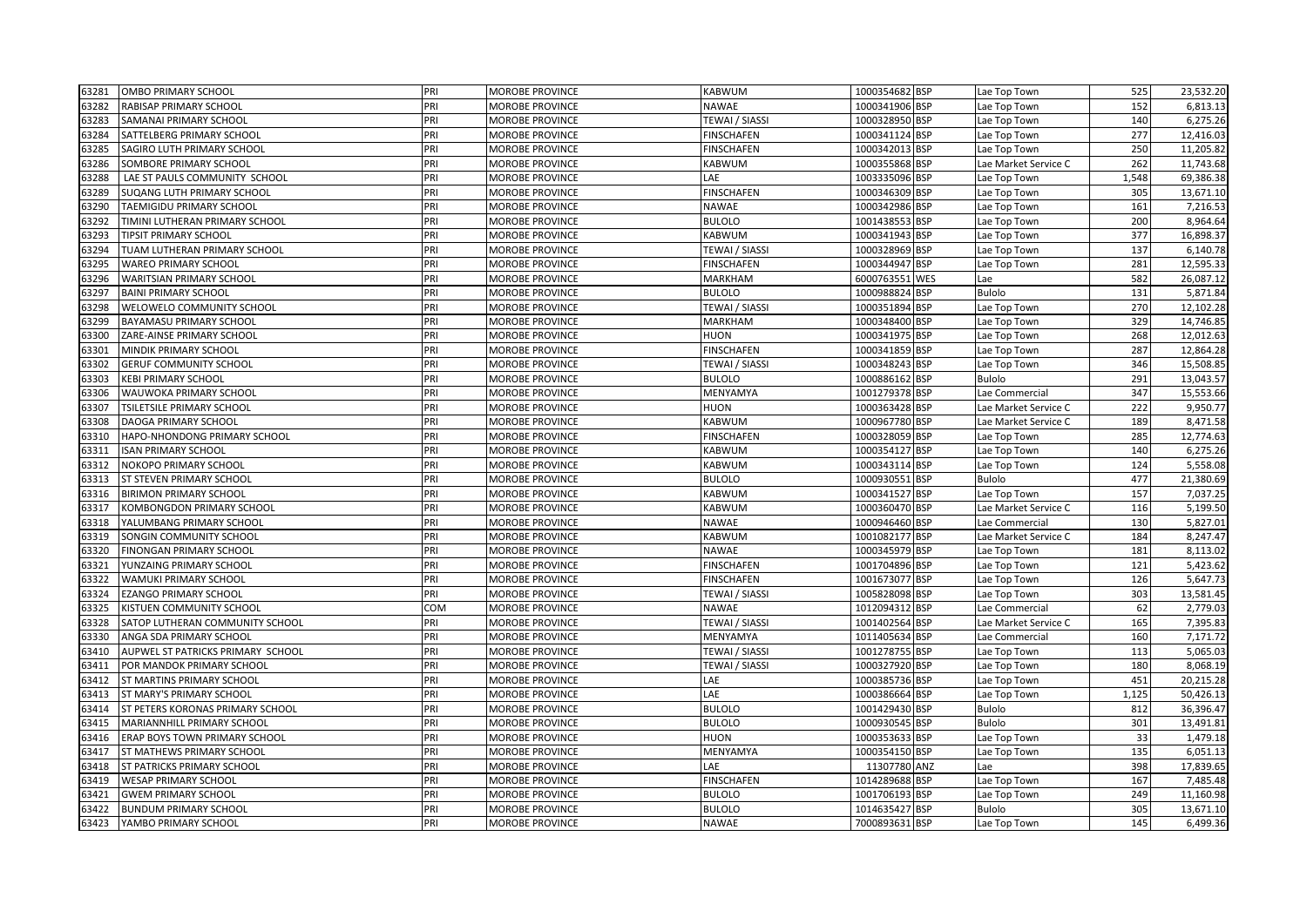| 63425 | PINETOP PRIMARY SCHOOL          | PRI        | <b>MOROBE PROVINCE</b> | <b>BULOLO</b>     | 1008929646 BSP | <b>Bulolo</b>        | 215   | 9,636.99   |
|-------|---------------------------------|------------|------------------------|-------------------|----------------|----------------------|-------|------------|
| 63426 | <b>BANISU PRIMARY SCHOOL</b>    | PRI        | MOROBE PROVINCE        | <b>BULOLO</b>     | 1013980295 BSP | Lae Top Town         | 210   | 9,412.89   |
| 63427 | <b>HAWATEO COMMUNITY SCHOOL</b> | COM        | MOROBE PROVINCE        | MENYAMYA          | 7003898348 BSP | Lae Top Town         | 125   | 5,602.90   |
| 63429 | <b>AYAITI PRIMARY SCHOOL</b>    | PRI        | MOROBE PROVINCE        | <b>BULOLO</b>     | 7010560824 BSP | Bulolo               | 377   | 16,898.37  |
| 63430 | ORIGENANG                       | PRI        | MOROBE PROVINCE        | <b>FINSCHAFEN</b> | 1014434979 BSP | Lae Top Town         | 166   | 7,440.66   |
| 63540 | NATONA PRIMARY SCHOOL           | PRI        | MOROBE PROVINCE        | <b>MARKHAM</b>    | 1000152558 BSP | Lae Commercial       | 149   | 6,678.66   |
| 63542 | POIYU PRIMARY SCHOOL            | PRI        | <b>MOROBE PROVINCE</b> | MENYAMYA          | 1000344259 BSP | Lae Top Town         | 336   | 15,060.60  |
| 63543 | ZEPA PRIMARY SCHOOL             | PRI        | MOROBE PROVINCE        | <b>BULOLO</b>     | 1001056976 BSP | Lae Commercial       | 436   | 19,542.94  |
| 63544 | YAMU PRIMARY SCHOOL             | PRI        | MOROBE PROVINCE        | <b>HUON</b>       | 511742 ANZ     | Lae                  | 114   | 5,109.84   |
| 63546 | DOMUT PRIMARY SCHOOL            | PRI        | MOROBE PROVINCE        | TEWAI / SIASSI    | 1000934463 BSP | Lae Market Service C | 223   | 9,995.59   |
| 63547 | <b>GITUKIA PRIMARY SCHOOL</b>   | PRI        | MOROBE PROVINCE        | TEWAI / SIASSI    | 1000345761 BSP | Lae Top Town         | 330   | 14,791.67  |
| 53549 | LUBADU COMMUNITY SCHOOL         | PRI        | MOROBE PROVINCE        | <b>FINSCHAFEN</b> | 1000348346 BSP | Lae Market Service C | 180   | 8,068.18   |
| 63550 | <b>GARAM PRIMARY SCHOOL</b>     | PRI        | MOROBE PROVINCE        | MARKHAM           | 1000352826 BSP | Lae Top Town         | 452   | 20,260.11  |
| 63551 | UNGWIMELA PRIMARY SCHOOL        | PRI        | <b>MOROBE PROVINCE</b> | MENYAMYA          | 1000346932 BSP | Lae Top Town         | 274   | 12,281.58  |
| 63552 | <b>SURUR PRIMARY SCHOOL</b>     | PRI        | MOROBE PROVINCE        | TEWAI / SIASSI    | 1000327833 BSP | Lae Top Town         | 95    | 4,258.21   |
| 63555 | <b>BUVELEM COMMUNITY SCHOOL</b> | PRI        | MOROBE PROVINCE        | <b>BULOLO</b>     | 1001967544 BSP | Lae Top Town         | 246   | 11,026.52  |
| 63556 | <b>IWAL PRIMARY SCHOOL</b>      | PRI        | MOROBE PROVINCE        | <b>HUON</b>       | 1014243396 BSP | Lae Market Service C | 132   | 5,916.66   |
| 63557 | ARUNAI PRIMARY SCHOOL           | PRI        | MOROBE PROVINCE        | TEWAI / SIASSI    | 1014160731 BSP | Lae Top Town         | 223   | 9,995.59   |
| 63558 | <b>BIBUAI PRIMARY SCHOOL</b>    | PRI        | MOROBE PROVINCE        | MARKHAM           | 1011006937 BSP | Lae Top Town         | 315   | 14,119.32  |
| 53559 | DUAM PRIMARY SCHOOL             | PRI        | MOROBE PROVINCE        | <b>MARKHAM</b>    | 7002845886 BSP | Lae Top Town         | 285   | 12,774.63  |
| 63561 | <b>BUNSIL PRIMARY SCHOOL</b>    | PRI        | MOROBE PROVINCE        | TEWAI / SIASSI    | 1000347632 BSP | Lae Top Town         | 88    | 3,944.46   |
| 53564 | SANGHU PRIMARY SCHOOL           | PRI        | MOROBE PROVINCE        | NAWAE             | 411920 ANZ     | Lae                  | 283   | 12,684.97  |
| 63566 | AIWAMBA PRIMARY SCHOOL          | PRI        | <b>MOROBE PROVINCE</b> | MENYAMYA          | 1011889985 BSP | Lae Top Town         | 190   | 8,516.41   |
| 63568 | <b>TOYARE PRIMARY SCHOOL</b>    | PRI        | MOROBE PROVINCE        | <b>HUON</b>       | 1000345285 BSP | Lae Top Town         | 215   | 9,636.99   |
| 63569 | SINTOGORA PRIMARY SCHOOL        | PRI        | MOROBE PROVINCE        | <b>NAWAE</b>      | 1000343068 BSP | Lae Top Town         | 210   | 9,412.88   |
| 63571 | MOMSALOP PRIMARY SCHOOL         | PRI        | MOROBE PROVINCE        | <b>NAWAE</b>      | 1000352330 BSP | Lae Top Town         | 103   | 4,616.80   |
| 63572 | WORIN LOWER PRIMARY SCHOOL      | PRI        | MOROBE PROVINCE        | <b>KABWUM</b>     | 1010434346 BSP | Lae Commercial       | 66    | 2,958.35   |
| 63574 | <b>GENI COMMUNITY SCHOOL</b>    | COM        | MOROBE PROVINCE        | <b>BULOLO</b>     | 1013793243 BSP | Bulolo               | 109   | 4,885.73   |
| 63575 | <b>KEANGO COMMUNITY SCHOOL</b>  | COM        | MOROBE PROVINCE        | MENYAMYA          | 1014584674 BSP | Lae Top Town         | 205   | 9,188.77   |
| 63576 | OHE-HILL PRIMARY SCHOOL         | pri        | MOROBE PROVINCE        | <b>BULOLO</b>     | 1001116911 BSP | Lae Market Service C | 292   | 13,088.38  |
| 53577 | GABTAMON COMMUNITY SCHOOL       | COM        | MOROBE PROVINCE        | KABWUM            | 1008314070 BSP | Lae Top Town         | 159   | 7,126.89   |
| 63579 | SEGE COMMUNITY SCHOOL           | PRI        | MOROBE PROVINCE        | <b>BULOLO</b>     | 1000361696 BSP | Lae Market Service C | 223   | 9,995.59   |
| 63580 | MARALINAN PRIMARY SCHOOL        | PRI        | MOROBE PROVINCE        | <b>HUON</b>       | 1000360341 BSP | Lae Market Service C | 186   | 8,337.12   |
| 63581 | <b>GUBABANG PRIMARY SCHOOL</b>  | PRI        | <b>MOROBE PROVINCE</b> | <b>FINSCHAFEN</b> | 1001729155 BSP | Lae Top Town         | 294   | 13,178.03  |
| 63582 | <b>BUNGAWAT PRIMARY SCHOOL</b>  | PRI        | MOROBE PROVINCE        | <b>KABWUM</b>     | 1000341532 BSP | Lae Top Town         | 246   | 11,026.52  |
| 53583 | TAMI ISLAND COMMUNITY SCHOOL    | pri        | MOROBE PROVINCE        | <b>FINSCHAFEN</b> | 1000345203 BSP | Lae Market Service C | 106   | 4,751.27   |
| 53584 | SAMUNA PRIMARY SCHOOL           | PRI        | MOROBE PROVINCE        | <b>BULOLO</b>     | 1000886331 BSP | <b>Bulolo</b>        | 200   | 8,964.64   |
| 53585 | <b>WANA PRIMARY SCHOOL</b>      | pri        | MOROBE PROVINCE        | <b>NAWAE</b>      | 1000341931 BSP | Lae Top Town         | 240   | 10,757.57  |
| 53586 | WABUBU COMMUNITY SCHOOL         | PRI        | MOROBE PROVINCE        | <b>HUON</b>       | 1000361026 BSP | Lae Market Service C | 163   | 7,306.18   |
| 63587 | <b>SCHIFFNER PRIMARY SCHOOL</b> | PRI        | MOROBE PROVINCE        | <b>MARKHAM</b>    | 1000328625 BSP | Lae Top Town         | 230   | 10,309.35  |
| 63588 | NARUAING PRIMARY SCHOOL         | PRI        | MOROBE PROVINCE        | MARKHAM           | 1000343577 BSP | Lae Top Town         | 203   | 9,099.11   |
| 63589 | DINANGAT COMMUNITY SCHOOL       | PRI        | MOROBE PROVINCE        | KABWUM            | 1000352446 BSP | Lae Top Town         | 198   | 8,875.00   |
| 63591 | WAP PRIMARY SCHOOL              | pri        | <b>MOROBE PROVINCE</b> | KABWUM            | 1001098224 BSP | Lae Market Service C | 192   | 8,606.07   |
| 53592 | TOWAT COMMUNITY SCHOOL          | PRI        | MOROBE PROVINCE        | TEWAI / SIASSI    | 1001086665 BSP | Lae Market Service C | 173   | 7,754.43   |
| 63594 | <b>GUMBUM COMMUNITY SCHOOL</b>  | PRI        | MOROBE PROVINCE        | <b>NAWAE</b>      | 1001066039 BSP | Lae Top Town         | 134   | 6,006.30   |
| 63595 | <b>GASO COMMUNITY SCHOOL</b>    | PRI        | MOROBE PROVINCE        | <b>FINSCHAFEN</b> | 1000997819 BSP | Lae Market Service C | 306   | 13,715.91  |
| 63597 | <b>GUEMBUM COMMUNITY SCHOOL</b> | PRI        | MOROBE PROVINCE        | <b>NAWAE</b>      | 7004091257 BSP | Lae Top Town         | 158   | 7,082.06   |
| 63598 | KAWANGE LOWER PRIMARY SCHOOL    | PRI        | MOROBE PROVINCE        | <b>KABWUM</b>     | 1014788945 BSP | Lae Top Town         | 122   | 5,468.43   |
| 63599 | <b>LAMBAIP PRIMARY SCHOOL</b>   | PRI        | MOROBE PROVINCE        | <b>NAWAE</b>      | 1006054934 BSP | Lae Commercial       | 160   | 7,171.72   |
| 63600 | <b>BUGANDI SECONDARY SCHOOL</b> | <b>SEC</b> | MOROBE PROVINCE        | MARKHAM           | 38666801 BSP   | Lae Top Town         | 2,239 | 498,828.00 |
| 63601 | <b>BUSU SECONDARY SCHOOL</b>    | <b>SEC</b> | <b>MOROBE PROVINCE</b> | LAE               | 2701289201 WES | Lae                  | 1,341 | 306,622.80 |
| 63602 | DREGERHAFEN SECONDARY SCHOOL    | <b>SEC</b> | <b>MOROBE PROVINCE</b> | <b>FINSCHAFEN</b> | 1000386599 BSP | Lae Market Service C | 1,318 | 270,210.60 |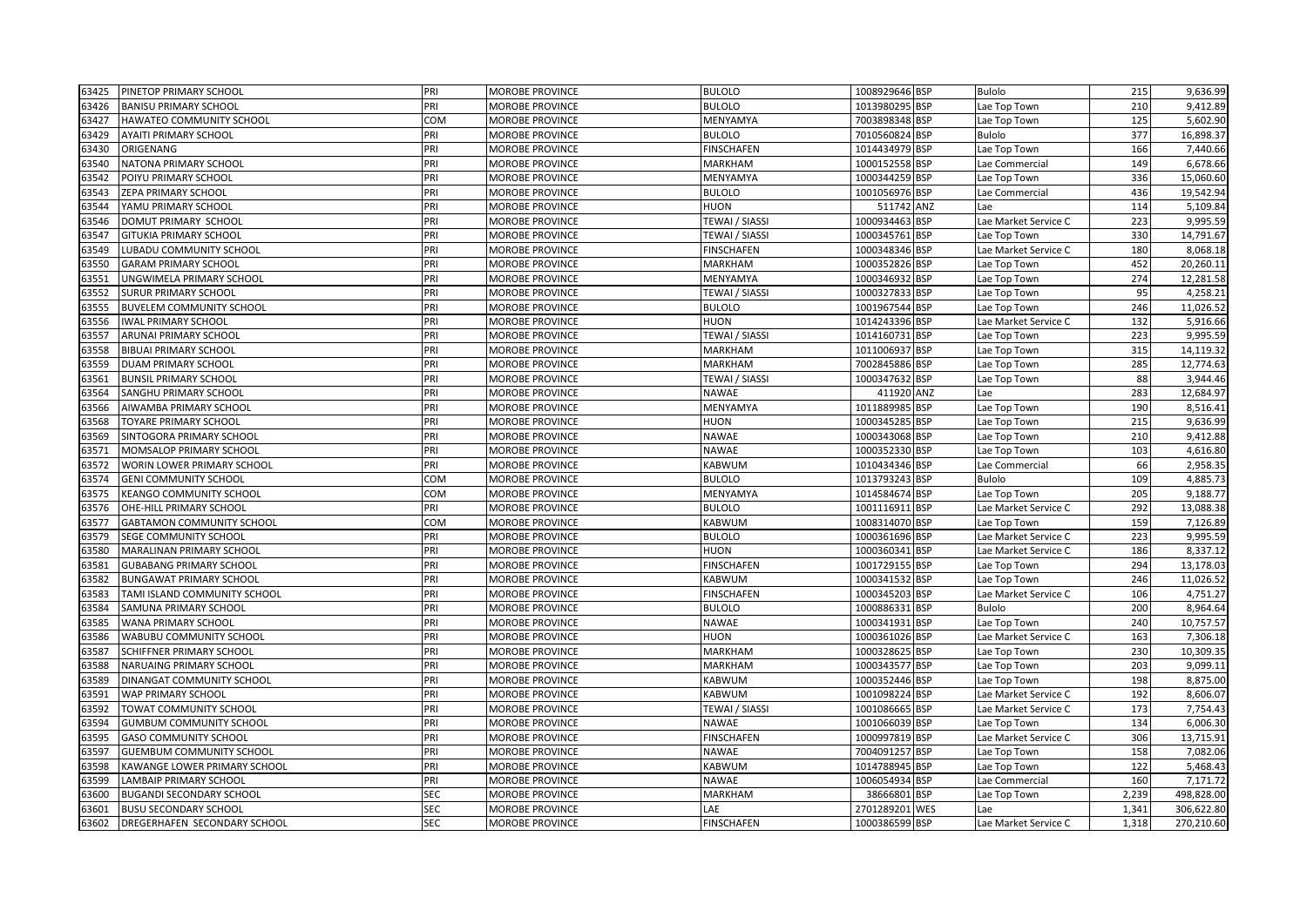| 63603 | MARKHAM VALLEY SECONDARY SCHOOL             | <b>SEC</b> | <b>MOROBE PROVINCE</b> | <b>MARKHAM</b>    | 1000048744 BSP | Lae Commercial       | 1,521 | 489,324.00 |
|-------|---------------------------------------------|------------|------------------------|-------------------|----------------|----------------------|-------|------------|
| 63604 | LAE SECONDARY SCHOOL                        | SEC        | <b>MOROBE PROVINCE</b> | LAE               | 1000386633 BSP | Lae Market Service C | 2,065 | 426,749.40 |
| 63605 | GRACE MEMORIAL SECONDARY SCHOOL             | SEC        | <b>MOROBE PROVINCE</b> | <b>BULOLO</b>     | 1000930578 BSP | <b>Bulolo</b>        | 1,026 | 301,177.80 |
| 53606 | WASU SECONDARY SCHOOL                       | SEC        | MOROBE PROVINCE        | TEWAI / SIASSI    | 1000386692 BSP | Lae Top Town         | 643   | 209,629.20 |
| 63607 | MENYAMYA SECONDARY SCHOOL                   | SEC        | <b>MOROBE PROVINCE</b> | MENYAMYA          | 1000385547 BSP | Lae Top Town         | 1,006 | 310,490.40 |
| 53608 | SALAMAUA PROVINCIAL HIGH SCHOOL             | PHS        | <b>MOROBE PROVINCE</b> | HUON              | 1000385811 BSP | Lae Top Town         | 615   | 195,822.00 |
| 53610 | PINDIU AGRO TECHNICAL HIGH SCHOOL           | PHS        | <b>MOROBE PROVINCE</b> | <b>FINSCHAFEN</b> | 1001045018 BSP | Lae Commercial       | 64    | 12,672.00  |
| 63611 | <b>BAYUNG HIGH SCHOOL</b>                   | PHS        | <b>MOROBE PROVINCE</b> | <b>BULOLO</b>     | 1001148865 BSP | <b>Bulolo</b>        | 615   | 133,650.00 |
| 63612 | SIALUM TECHNICAL HIGH SCHOOL                | PHS        | <b>MOROBE PROVINCE</b> | TEWAI / SIASSI    | 1001143321 BSP | Lae Commercial       | 184   | 54,912.00  |
| 53620 | <b>BUMAYONG SECONDARY SCHOOL</b>            | SEC        | MOROBE PROVINCE        | LAE               | 2701274604 WES | Lae                  | 1,275 | 281,833.20 |
| 53621 | SIASSI LUTHREN HIGH SCHOOL                  | PHS        | <b>MOROBE PROVINCE</b> | TEWAI / SIASSI    | 1000386676 BSP | Lae Commercial       | 378   | 113,256.00 |
| 53622 | NAWAE PROVINCIAL HIGH SCHOOL                | PHS        | <b>MOROBE PROVINCE</b> | <b>NAWAE</b>      | 11823115 ANZ   | Lae                  | 297   | 58,806.00  |
| 53641 | MOROBE HIGH SCHOOL                          | PHS        | <b>MOROBE PROVINCE</b> | <b>HUON</b>       | 1001528327 BSP | Lae Market Service C | 505   | 99,990.00  |
| 53642 | ASEKI LUTHERAN HIGH SCHOOL                  | PHS        | MOROBE PROVINCE        | MENYAMYA          | 7002656556 BSP | Lae Top Town         | 311   | 88,110.00  |
| 53643 | WANTOAT HIGH SCHOOL                         | PHS        | <b>MOROBE PROVINCE</b> | <b>BULOLO</b>     | 1006140956 BSP | Lae Top Town         | 366   | 72,468.00  |
| 63644 | RANGIAMPU SDA HIGH SCHOOL                   | PHS        | <b>MOROBE PROVINCE</b> | MENYAMYA          | 1013040025 BSP | Lae Commercial       | 323   | 63,954.00  |
| 63645 | <b>BUANG HIGH SCHOOL</b>                    | PHS        | <b>MOROBE PROVINCE</b> | <b>BULOLO</b>     | 7010433998 BSP | Lae Top Town         | 189   | 37,422.00  |
| 63646 | BOANA LUTHERAN HIGH SCHOOL                  | PHS        | <b>MOROBE PROVINCE</b> | <b>NAWAE</b>      | 7017634242 BSP | Lae Top Town         | 344   | 101,640.00 |
| 53649 | KOMBA HIGH SCHOOL                           | PHS        | <b>MOROBE PROVINCE</b> | <b>KABWUM</b>     | 7004135914 BSP | Lae Top Town         | 246   | 62,568.00  |
| 63650 | BULOLO TECHNICAL VOCATIONAL SCHOOL          | VOC        | <b>MOROBE PROVINCE</b> | <b>BULOLO</b>     | 1000930536 BSP | Bulolo               | 200   | 39,600.00  |
| 63651 | MALAHANG TECHNICAL SECONDARY                | <b>SEC</b> | <b>MOROBE PROVINCE</b> | LAE               | 1000386642 BSP | Lae Market Service C | 842   | 173,309.40 |
| 53654 | MENYAMYA VOCATIONAL CENTRE                  | VOC        | <b>MOROBE PROVINCE</b> | MENYAMYA          | 1000385555 BSP | Lae Top Town         | 254   | 63,140.00  |
| 63659 | UMI VOCATIONAL CENTRE                       | VOC        | <b>MOROBE PROVINCE</b> | MARKHAM           | 1000385810 BSP | Lae Top Town         | 225   | 60,830.00  |
| 63660 | KABWUM TECHNICAL VOCATIONAL TRAINING CENTRE | VOC        | <b>MOROBE PROVINCE</b> | <b>KABWUM</b>     | 7016916038 BSP | Lae Top Town         | 78    | 15,444.00  |
| 63690 | ST JOSEPH'S TECHNICAL SCHOOL                | VOC        | <b>MOROBE PROVINCE</b> | <b>HUON</b>       | 510668 ANZ     | Lae                  | 446   | 95,348.00  |
| 53691 | ST THERESE DOM VOCATIONAL CENTRE            | VOC        | MOROBE PROVINCE        | LAE               | 11443779 ANZ   | Lae                  | 150   | 29,700.00  |
| 53692 | ST FRANCIS TECHNICAL SCHOOL                 | VOC        | <b>MOROBE PROVINCE</b> | LAE               | 440292 ANZ     | Lae                  | 240   | 47,520.00  |
| 63810 | WAWIN NATIONAL HIGH SCHOOL                  | <b>NHS</b> | MOROBE PROVINCE        | <b>HUON</b>       | 6000299772 WES | Lae                  | 450   | 157,410.00 |
| 63A01 | SNAKE RIVER ELEMENTARY SCHOOL               | ELEM       | <b>MOROBE PROVINCE</b> | <b>BULOLO</b>     | 1000889212 BSP | Bulolo               | 86    | 1,892.00   |
| 53A02 | DEBORO ELEMENTARY SCHOOL                    | ELEM       | <b>MOROBE PROVINCE</b> | KABWUM            | 1001231741 BSP | Lae Market Service C | 109   | 2,398.00   |
| 63A03 | FLIERL ELEMENTARY SCHOOL                    | ELEM       | <b>MOROBE PROVINCE</b> | <b>NAWAE</b>      | 1000170751 BSP | Lae Commercial       | 263   | 5,786.00   |
| 63A05 | AROT ELEMENTARY SCHOOL                      | ELEM       | <b>MOROBE PROVINCE</b> | TEWAI / SIASSI    | 1000975079 BSP | Lae Top Town         | 63    | 1,386.00   |
| 63A06 | ASEKI STATION ELEMENTARY SCHOOL             | ELEM       | <b>MOROBE PROVINCE</b> | MENYAMYA          | 1000353417 BSP | Lae Top Town         | 196   | 4,312.00   |
| 63A07 | ASENI ELEMENTARY SCHOOL                     | ELEM       | MOROBE PROVINCE        | <b>HUON</b>       | 1001720101 BSP | Lae Top Town         | 43    | 946        |
| 63A11 | BETHEL ELEMENTARY SCHOOL                    | ELEM       | MOROBE PROVINCE        | LAE               | 1012581656 BSP | Lae Commercial       | 181   | 3,982.00   |
| 53A12 | BILIMEN ELEMENTARY SCHOOL                   | ELEM       | MOROBE PROVINCE        | <b>NAWAE</b>      | 1000353364 BSP | Lae Top Town         | 42    | 924        |
| 63A13 | <b>BIRIK ELEMENTARY SCHOOL</b>              | ELEM       | <b>MOROBE PROVINCE</b> | TEWAI / SIASSI    | 1000372391 BSP | Lae Market Service C | 67    | 1,474.00   |
| 53A14 | <b>BONEO ELEMENTARY SCHOOL</b>              | ELEM       | <b>MOROBE PROVINCE</b> | <b>FINSCHAFEN</b> | 1001001945 BSP | Lae Top Town         | 88    | 1,936.00   |
| 63A15 | <b>BUAKAP ELEMENTARY SCHOOL</b>             | ELEM       | <b>MOROBE PROVINCE</b> | <b>HUON</b>       | 6000795451 WES | Lae                  | 115   | 2,530.00   |
| 63A16 | <b>BUGWA ELEMENTARY SCHOOL</b>              | ELEM       | <b>MOROBE PROVINCE</b> | LAE               | 1000346248 BSP | Lae Top Town         | 157   | 3,454.00   |
| 63A19 | <b>BUSAMANG ELEMENTARY SCHOOL</b>           | ELEM       | <b>MOROBE PROVINCE</b> | <b>HUON</b>       | 1000353255 BSP | Lae Top Town         | 78    | 1,716.00   |
| 63A22 | ESIANDA ELEMENTARY SCHOOL                   | ELEM       | MOROBE PROVINCE        | <b>FINSCHAFEN</b> | 1001008759 BSP | Lae Market Service C | 130   | 2,860.00   |
| 63A23 | FIO ELEMENTARY SCHOOL                       | ELEM       | MOROBE PROVINCE        | <b>FINSCHAFEN</b> | 1001077470 BSP | Lae Top Town         | 66    | 1,452.00   |
| 63A24 | <b>GAURU ELEMENTARY SCHOOL</b>              | ELEM       | <b>MOROBE PROVINCE</b> | TEWAI / SIASSI    | 1000997216 BSP | Lae Top Town         | 53    | 1,166.00   |
| 63A25 | <b>GAGIDU ELEMENTARY SCHOOL</b>             | ELEM       | <b>MOROBE PROVINCE</b> | <b>FINSCHAFEN</b> | 1000388436 BSP | Lae Commercial       | 173   | 3,806.00   |
| 53A28 | HAMMO ELEMENTARY SCHOOL                     | ELEM       | MOROBE PROVINCE        | MENYAMYA          | 1001004641 BSP | Lae Top Town         | 120   | 2,640.00   |
| 63A29 | HAPOHONDONG ELEMENTARY SCHOOL               | ELEM       | <b>MOROBE PROVINCE</b> | <b>FINSCHAFEN</b> | 1000353730 BSP | Lae Top Town         | 76    | 1,672.00   |
| 63A30 | HELOPA ELEMENTARY SCHOOL                    | ELEM       | <b>MOROBE PROVINCE</b> | MENYAMYA          | 1013049257 BSP | Lae Market Service C | 228   | 5,016.00   |
| 63A31 | HOBU ELEMENTARY SCHOOL                      | ELEM       | MOROBE PROVINCE        | <b>NAWAE</b>      | 1000175594 BSP | Lae Commercial       | 132   | 2,904.00   |
| 63A34 | KAMBILI 1 ELEMENTARY SCHOOL                 | ELEM       | <b>MOROBE PROVINCE</b> | <b>FINSCHAFEN</b> | 1000179947 BSP | Lae Commercial       | 99    | 2,178.00   |
| 63A35 | KAMBILI 2 ELEMENTARY SCHOOL                 | ELEM       | MOROBE PROVINCE        | <b>FINSCHAFEN</b> | 1000986979 BSP | Lae Top Town         | 114   | 2,508.00   |
| 63A36 | KANALI ELEMENTARY SCHOOL                    | ELEM       | <b>MOROBE PROVINCE</b> | MENYAMYA          | 1001102562 BSP | Lae Market Service C | 136   | 2,992.00   |
|       |                                             |            |                        |                   |                |                      |       |            |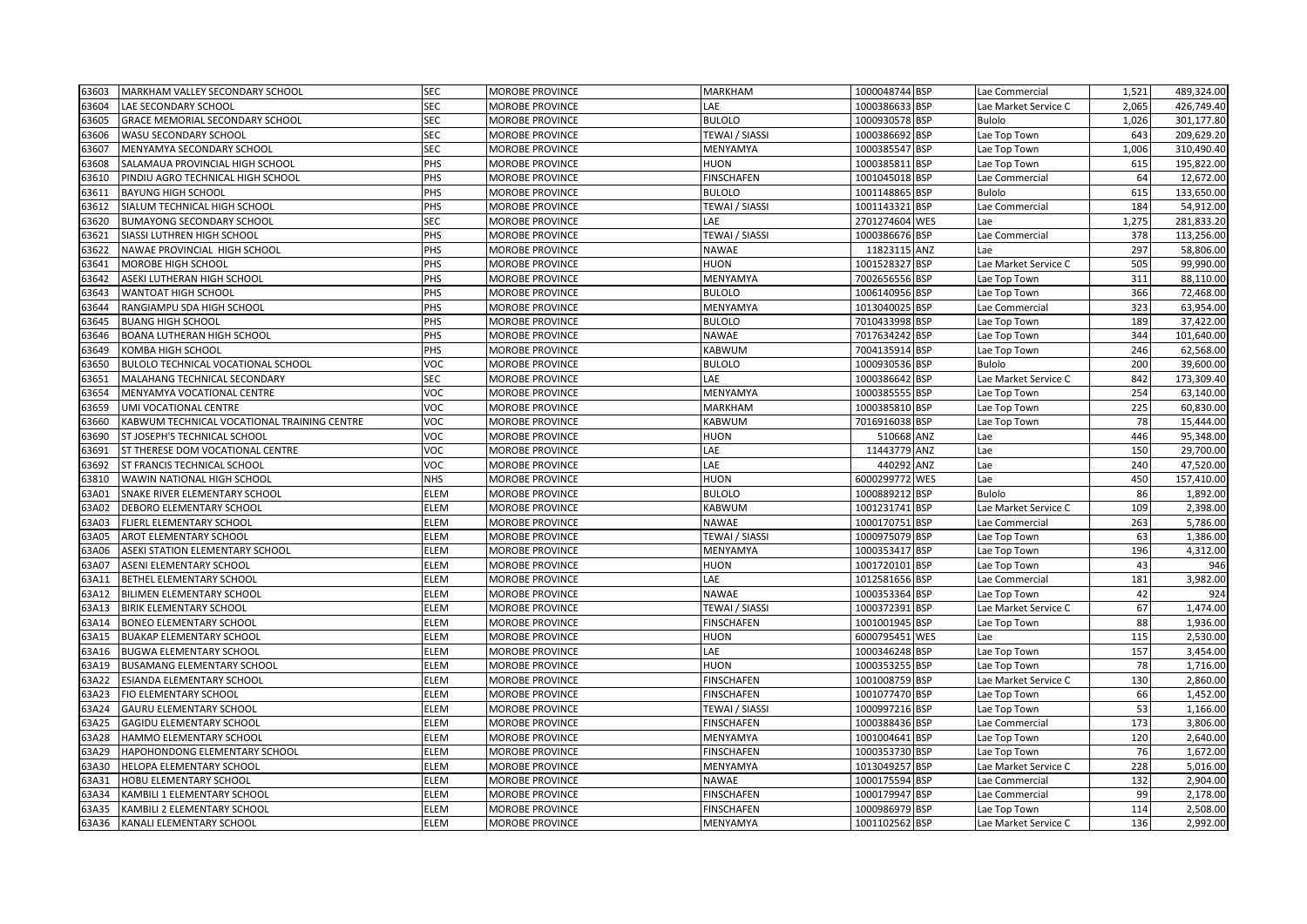| 63A37 | KANALUO ELEMENTARY SCHOOL              | <b>ELEM</b> | <b>MOROBE PROVINCE</b> | <b>FINSCHAFEN</b>     | 1000376275 BSP | Lae Top Town         | 61  | 1,342.00 |
|-------|----------------------------------------|-------------|------------------------|-----------------------|----------------|----------------------|-----|----------|
| 63A38 | KANOME/NANDA ELEMENTARY SCHOOL         | ELEM        | MOROBE PROVINCE        | <b>TEWAI / SIASSI</b> | 1001012237 BSP | Lae Market Service C | 107 | 2,354.00 |
| 63A39 | <b>KAWALANG ELEMENTARY SCHOOL</b>      | <b>ELEM</b> | MOROBE PROVINCE        | <b>NAWAE</b>          | 1000179323 BSP | Lae Commercial       | 25  | 550      |
| 63A40 | KELANOA ELEMENTARY SCHOOL              | <b>ELEM</b> | MOROBE PROVINCE        | TEWAI / SIASSI        | 1000353177 BSP | Lae Top Town         | 184 | 4,048.00 |
| 63A43 | KWEMU ELEMENTARY SCHOOL                | ELEM        | MOROBE PROVINCE        | <b>NAWAE</b>          | 1001718284 BSP | Lae Top Town         | 68  | 1,496.00 |
| 63A44 | LAPLAP ELEMENTARY SCHOOL               | ELEM        | MOROBE PROVINCE        | TEWAI / SIASSI        | 1001723881 BSP | Lae Top Town         | 81  | 1,782.00 |
| 63A45 | LOGAWENG ELEMENTARY SCHOOL             | ELEM        | MOROBE PROVINCE        | <b>FINSCHAFEN</b>     | 1001113026 BSP | Lae Market Service C | 55  | 1,210.00 |
| 63A47 | MAMUS ELEMENTARY SCHOOL                | <b>ELEM</b> | MOROBE PROVINCE        | <b>FINSCHAFEN</b>     | 1000348726 BSP | Lae Top Town         | 107 | 2,354.00 |
| 63A48 | MARAFAU ELEMENTARY SCHOOL              | <b>ELEM</b> | <b>MOROBE PROVINCE</b> | <b>MARKHAM</b>        | 1000353193 BSP | Lae Top Town         | 123 | 2,706.00 |
| 63A49 | MARARAMU ELEMENTARY SCHOOL             | <b>ELEM</b> | MOROBE PROVINCE        | TEWAI / SIASSI        | 1000350320 BSP | Lae Top Town         | 124 | 2,728.00 |
| 63A50 | MARILE ELEMENTARY SCHOOL               | ELEM        | MOROBE PROVINCE        | TEWAI / SIASSI        | 1000372546 BSP | Lae Market Service C | 94  | 2,068.00 |
| 53A52 | MILFORDHAVEN ELEMENTARY SCHOOL         | ELEM        | MOROBE PROVINCE        | LAE                   | 1000144491 BSP | Lae Commercial       | 373 | 8,206.00 |
| 63A53 | MITSING ELEMENTARY SCHOOL              | ELEM        | MOROBE PROVINCE        | MARKHAM               | 1001103317 BSP | Lae Market Service C | 146 | 3,212.00 |
| 63A57 | MUMENGTAIN ELEMENTARY SCHOOL           | ELEM        | MOROBE PROVINCE        | <b>BULOLO</b>         | 1001715058 BSP | <b>Bulolo</b>        | 122 | 2,684.00 |
| 63A58 | MUPE ELEMENTARY SCHOOL                 | ELEM        | MOROBE PROVINCE        | <b>BULOLO</b>         | 1000890129 BSP | <b>Bulolo</b>        | 67  | 1,474.00 |
| 63A59 | NIMBAKO ELEMENTARY SCHOOL              | <b>ELEM</b> | MOROBE PROVINCE        | KABWUM                | 1001098039 BSP | Lae Market Service C | 36  | 792      |
| 63A60 | OIWA ELEMENTARY SCHOOL                 | ELEM        | MOROBE PROVINCE        | MENYAMYA              | 1001064828 BSP | Lae Top Town         | 168 | 3,696.00 |
| 63A61 | PETER TOROT ELEMENTARY SCHOOL          | ELEM        | <b>MOROBE PROVINCE</b> | LAE                   | 1000340564 BSP | Lae Top Town         | 183 | 4,026.00 |
| 63A63 | PIYU ELEMENTARY SCHOOL                 | ELEM        | MOROBE PROVINCE        | MENYAMYA              | 1001029434 BSP | Lae Top Town         | 205 | 4,510.00 |
| 63A65 | SATTELBERG ELEMENTARY SCHOOL           | ELEM        | MOROBE PROVINCE        | <b>FINSCHAFEN</b>     | 1000351772 BSP | Lae Top Town         | 58  | 1,276.00 |
| 63A66 | SEZILIMENG ELEMENTARY SCHOOL           | ELEM        | MOROBE PROVINCE        | <b>NAWAE</b>          | 1000143181 BSP | Lae Commercial       | 80  | 1,760.00 |
| 63A69 | ST MARTINS ELEMENTARY SCHOOL           | ELEM        | MOROBE PROVINCE        | LAE                   | 1000386663 BSP | Lae Top Town         | 323 | 7,106.00 |
| 63A70 | <b>TSILITSILI ELEMENTARY SCHOOL</b>    | <b>ELEM</b> | <b>MOROBE PROVINCE</b> | <b>HUON</b>           | 1001090065 BSP | Lae Market Service C | 157 | 3,454.00 |
| 63A72 | UNUNU ELEMENTARY SCHOOL                | <b>ELEM</b> | <b>MOROBE PROVINCE</b> | <b>KABWUM</b>         | 1001030800 BSP | Lae Market Service C | 100 | 2,200.00 |
| 63A73 | <b>WALINGAE ELEMENTARY SCHOOL</b>      | <b>ELEM</b> | MOROBE PROVINCE        | TEWAI / SIASSI        | 1000948247 BSP | Lae Market Service C | 87  | 1,914.00 |
| 63A74 | WANAGAPALI ELEMENTARY SCHOOL           | ELEM        | <b>MOROBE PROVINCE</b> | MENYAMYA              | 1001031996 BSP | Lae Market Service C | 255 | 5,610.00 |
| 63A77 | <b>WORICKE ELEMENTARY SCHOOL</b>       | ELEM        | MOROBE PROVINCE        | <b>NAWAE</b>          | 1000347507 BSP | Lae Top Town         | 26  | 572      |
| 63A78 | YAGA ELEMENTARY SCHOOL                 | <b>ELEM</b> | MOROBE PROVINCE        | <b>TEWAI / SIASSI</b> | 1001228910 BSP | Lae Top Town         | 67  | 1,474.00 |
| 53A80 | TWO (2) MILE LAE ELEMENTARY SCHOOL     | ELEM        | MOROBE PROVINCE        | LAE                   | 1000372216 BSP | Lae Market Service C | 282 | 6,204.00 |
| 53A82 | AGGI ELEMENTARY SCHOOL                 | ELEM        | MOROBE PROVINCE        | MENYAMYA              | 1001701929 BSP | Lae Market Service C | 152 | 3,344.00 |
| 53A83 | AINAMBA ELEMENTARY SCHOOL              | ELEM        | MOROBE PROVINCE        | MENYAMYA              | 1001431078 BSP | Lae Market Service C | 91  | 2,002.00 |
| 63A85 | AMPAN ELEMENTARY SCHOOL                | <b>ELEM</b> | <b>MOROBE PROVINCE</b> | <b>MARKHAM</b>        | 1001097911 BSP | Lae Market Service C | 150 | 3,300.00 |
| 63A86 | ANAPOSE ELEMENTARY SCHOOL              | <b>ELEM</b> | <b>MOROBE PROVINCE</b> | <b>HUON</b>           | 1000986546 BSP | Lae Top Town         | 118 | 2,596.00 |
| 63A88 | <b>AROMOT ELEMENTARY SCHOOL</b>        | <b>ELEM</b> | <b>MOROBE PROVINCE</b> | TEWAI / SIASSI        | 1002083168 BSP | Lae Top Town         | 215 | 4,730.00 |
| 63A90 | AROWAI ELEMENTARY SCHOOL               | ELEM        | MOROBE PROVINCE        | TEWAI / SIASSI        | 1001556805 BSP | Lae Top Town         | 48  | 1,056.00 |
| 53A91 | ATAPAOLA ELEMENTARY SCHOOL             | ELEM        | <b>MOROBE PROVINCE</b> | MENYAMYA              | 1001718651 BSP | Lae Top Town         | 79  | 1,738.00 |
| 53A92 | <b>BAYUNE ELEMENTARY SCHOOL</b>        | ELEM        | MOROBE PROVINCE        | <b>BULOLO</b>         | 1000886913 BSP | <b>Bulolo</b>        | 166 | 3,652.00 |
| 63A96 | <b>BINIMAMP ELEMENTARY SCHOOL</b>      | ELEM        | MOROBE PROVINCE        | <b>MARKHAM</b>        | 1000354458 BSP | Lae Top Town         | 82  | 1,804.00 |
| 53A97 | <b>BOANA STATION ELEMENTARY SCHOOL</b> | ELEM        | MOROBE PROVINCE        | <b>NAWAE</b>          | 1001274276 BSP | Lae Market Service C | 88  | 1,936.00 |
| 63A99 | <b>BOSA ELEMENTARY SCHOOL</b>          | ELEM        | <b>MOROBE PROVINCE</b> | <b>NAWAE</b>          | 6001468007 WES | Lae                  | 73  | 1,606.00 |
| 63B01 | BOUNDARY ROAD ELEMENTARY SCHOOL        | ELEM        | MOROBE PROVINCE        | LAE                   | 11209921 ANZ   | Lae                  | 272 | 5,984.00 |
| 63B09 | <b>BUMATA ELEMENTARY SCHOOL</b>        | ELEM        | <b>MOROBE PROVINCE</b> | <b>FINSCHAFEN</b>     | 1001001415 BSP | Lae Commercial       | 143 | 3,146.00 |
| 63B10 | BUNGAWAT ELEMENTARY SCHOOL             | ELEM        | <b>MOROBE PROVINCE</b> | <b>KABWUM</b>         | 1004073399 BSP | Lae Market Service C | 141 | 3,102.00 |
| 53B11 | <b>BUSANIM ELEMENTARY SCHOOL</b>       | <b>ELEM</b> | MOROBE PROVINCE        | <b>HUON</b>           | 1000372361 BSP | Lae Market Service C | 84  | 1,848.00 |
| 63B12 | BUSO ST BENJAMINE ELEMENTARY SCHOOL    | ELEM        | MOROBE PROVINCE        | <b>NAWAE</b>          | 1006210411 BSP | Lae Top Town         | 61  | 1,342.00 |
| 63B16 | DENGADO ELEMENTARY SCHOOL              | ELEM        | MOROBE PROVINCE        | KABWUM                | 1000998365 BSP | Lae Market Service C | 101 | 2,222.00 |
| 53B17 | DUNA ELEMENTARY SCHOOL                 | ELEM        | MOROBE PROVINCE        | LAE                   | 1000353398 BSP | Lae Top Town         | 238 | 5,236.00 |
| 63B18 | EAST TARAKA ELEMENTARY SCHOOL          | <b>ELEM</b> | <b>MOROBE PROVINCE</b> | LAE                   | 7016180551 BSP | Lae Top Town         | 105 | 2,310.00 |
| 63B21 | <b>GEMAHENG ELEMENTARY SCHOOL</b>      | <b>ELEM</b> | MOROBE PROVINCE        | <b>FINSCHAFEN</b>     | 1001094613 BSP | Lae Market Service C | 68  | 1,496.00 |
| 63B24 | <b>GOM ELEMENTARY SCHOOL</b>           | ELEM        | MOROBE PROVINCE        | <b>NAWAE</b>          | 1002427498 BSP | Lae Top Town         | 82  | 1,804.00 |
| 63B28 | <b>HAKISO ELEMENTARY SCHOOL</b>        | ELEM        | <b>MOROBE PROVINCE</b> | MENYAMYA              | 1001016277 BSP | Lae Top Town         | 215 | 4,730.00 |
| 63B29 | <b>HAWATA ELEMENTARY SCHOOL</b>        | <b>ELEM</b> | <b>MOROBE PROVINCE</b> | <b>BULOLO</b>         | 1012820732 BSP | <b>Bulolo</b>        | 97  | 2,134.00 |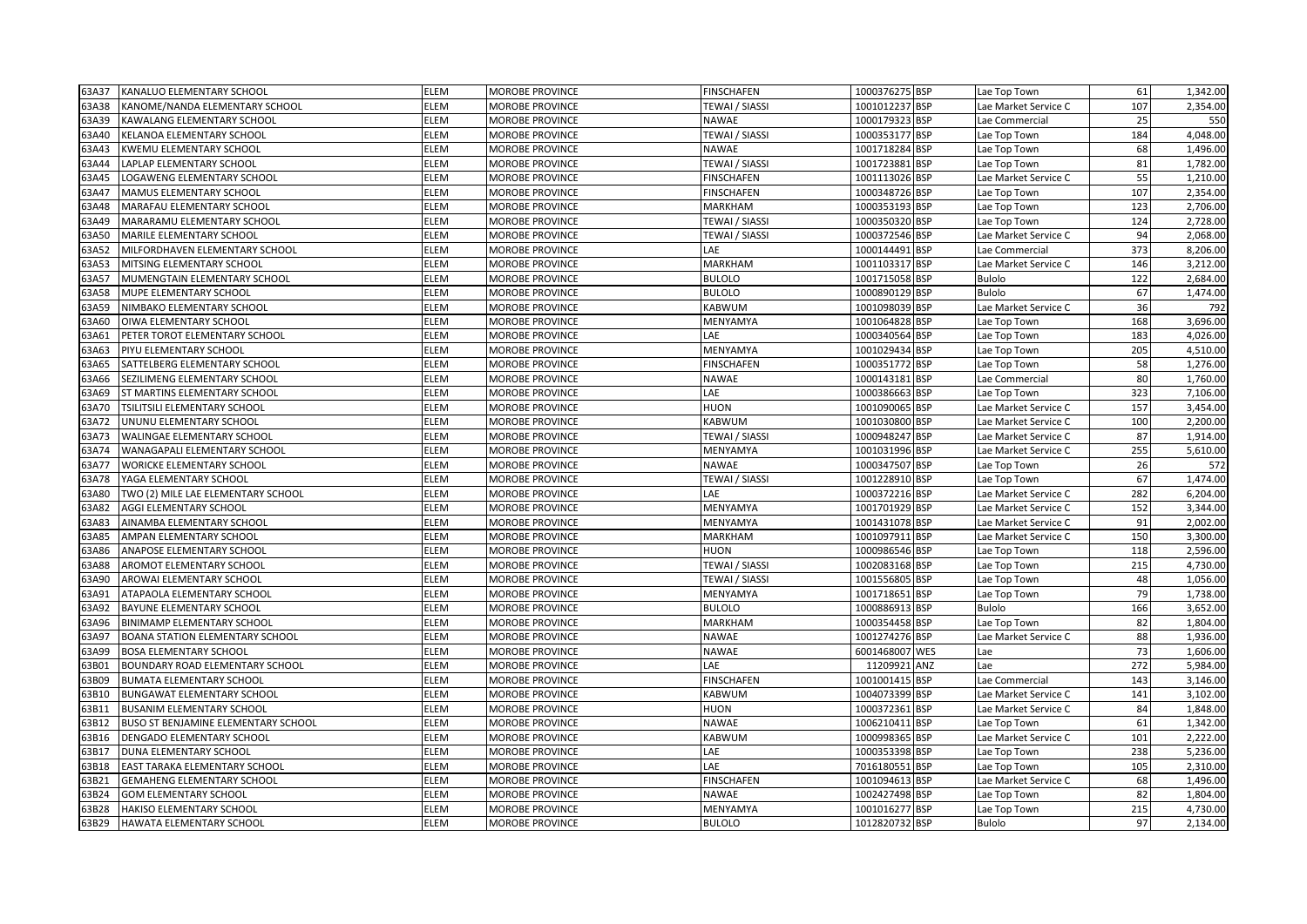| 63B30          | <b>HEHO ELEMENTARY SCHOOL</b>                           | ELEM         | <b>MOROBE PROVINCE</b>                           | MENYAMYA                         | 1001022764 BSP                   | Lae Market Service C                         | 120       | 2,640.00             |
|----------------|---------------------------------------------------------|--------------|--------------------------------------------------|----------------------------------|----------------------------------|----------------------------------------------|-----------|----------------------|
| 63B32          | ILOKO ELEMENTARY SCHOOL                                 | ELEM         | <b>MOROBE PROVINCE</b>                           | KABWUM                           | 1000956446 BSP                   | Lae Market Service C                         | 122       | 2,684.00             |
| 63B35          | JIPA ELEMENTARY SCHOOL                                  | ELEM         | <b>MOROBE PROVINCE</b>                           | MENYAMYA                         | 1000984807 BSP                   | Lae Top Town                                 | 177       | 3,894.00             |
| 53B41          | KASU ELEMENTARY SCHOOL                                  | ELEM         | MOROBE PROVINCE                                  | <b>BULOLO</b>                    | 1001399618 BSP                   | Lae Commercial                               | 45        | 990                  |
| 63B44          | KOKOSAN ELEMENTARY SCHOOL                               | ELEM         | MOROBE PROVINCE                                  | NAWAE                            | 1014499055 BSP                   | Lae Top Town                                 | 80        | 1,760.00             |
| 63B45          | KULAWI ELEMENTARY SCHOOL                                | ELEM         | <b>MOROBE PROVINCE</b>                           | TEWAI / SIASSI                   | 1013681778 BSP                   | Lae Commercial                               | 82        | 1,804.00             |
| 53B48          | KWAPLAUN ELEMENTARY SCHOOL                              | ELEM         | <b>MOROBE PROVINCE</b>                           | MENYAMYA                         | 1001373032 BSP                   | Lae Commercial                               | 146       | 3,212.00             |
| 53B49          | KWEMBU ELEMENTARY SCHOOL                                | ELEM         | <b>MOROBE PROVINCE</b>                           | <b>BULOLO</b>                    | 1000889806 BSP                   | Bulolo                                       | 208       | 4,576.00             |
| 63B50          | LAE POLICE BARRACKS ELEMENTARY SCHOOL                   | ELEM         | <b>MOROBE PROVINCE</b>                           | LAE                              | 1000141721 BSP                   | Lae Commercial                               | 352       | 7,744.00             |
| 63B51          | LOWAI ELEMENTARY SCHOOL                                 | ELEM         | MOROBE PROVINCE                                  | <b>NAWAE</b>                     | 1002963047 BSP                   | Lae Market Service C                         | 110       | 2,420.00             |
| 63B55          | MAPAKAPA ELEMENTARY SCHOOL                              | ELEM         | <b>MOROBE PROVINCE</b>                           | MENYAMYA                         | 1001016292 BSP                   | Lae Top Town                                 | 90        | 1,980.00             |
| 53B56          | MANGIANG ELEMENTARY SCHOOL                              | ELEM         | <b>MOROBE PROVINCE</b>                           | MARKHAM                          | 1000998522 BSP                   | Lae Top Town                                 | 97        | 2,134.00             |
| 53B60          | MENHI ELEMENTARY SCHOOL                                 | ELEM         | <b>MOROBE PROVINCE</b>                           | <b>BULOLO</b>                    | 1001187406 BSP                   | Bulolo                                       | 89        | 1,958.00             |
| 53B61          | MINGE ELEMENTARY SCHOOL                                 | ELEM         | MOROBE PROVINCE                                  | MENYAMYA                         | 1012644256 BSP                   | Lae Market Service C                         | 183       | 4,026.00             |
| 53B67          | NEW CAMP ELEMENTARY SCHOOL                              | ELEM         | <b>MOROBE PROVINCE</b>                           | <b>BULOLO</b>                    | 1000889284 BSP                   | Bulolo                                       | 251       | 5,522.00             |
| 63B68          | NGINTSIP ELEMENTARY SCHOOL                              | ELEM         | <b>MOROBE PROVINCE</b>                           | <b>MARKHAM</b>                   | 1002048120 BSP                   | Lae Commercial                               | 100       | 2,200.00             |
| 63B72          | POAHOM ELEMENTARY SCHOOL                                | ELEM         | <b>MOROBE PROVINCE</b>                           | LAE                              | 7009441523 BSP                   | Lae Market Service C                         | 115       | 2,530.00             |
| 63B75          | PARAROA ELEMENTARY SCHOOL                               | ELEM         | <b>MOROBE PROVINCE</b>                           | <b>BULOLO</b>                    | 1001070168 BSP                   | <b>Bulolo</b>                                | 191       | 4,202.00             |
| 53B77          | POTAPUT ELEMENTARY SCHOOL                               | ELEM         | MOROBE PROVINCE                                  | <b>HUON</b>                      | 13590970 ANZ                     | Lae                                          | 269       | 5,918.00             |
| 53B79          | RABISAP ELEMENTARY SCHOOL                               | ELEM         | MOROBE PROVINCE                                  | <b>NAWAE</b>                     | 1001073993 BSP                   | Lae Top Town                                 | 139       | 3,058.00             |
| 63B80          | RAGINAM ELEMENTARY SCHOOL                               | ELEM         | <b>MOROBE PROVINCE</b>                           | MARKHAM                          | 1001097074 BSP                   | Lae Market Service C                         | 107       | 2,354.00             |
| 53B83          | SASAR ELEMENTARY SCHOOL                                 | ELEM         | <b>MOROBE PROVINCE</b>                           | TEWAI / SIASSI                   | 1005989510 BSP                   | Lae Top Town                                 | 48        | 1,056.00             |
| 53B84          | SANGANG ELEMENTARY SCHOOL                               | ELEM         | <b>MOROBE PROVINCE</b>                           | <b>MARKHAM</b>                   | 1000998507 BSP                   | Lae Top Town                                 | 107       | 2,354.00             |
| 63B85          | SAPA ELEMENTARY SCHOOL                                  | ELEM         | <b>MOROBE PROVINCE</b>                           | <b>HUON</b>                      | 1000755778 BSP                   | Lae Commercial                               | 58        | 1,276.00             |
| 63B86          | SAPANDA ELEMENTARY SCHOOL                               | ELEM         | <b>MOROBE PROVINCE</b>                           | <b>BULOLO</b>                    | 1001080598 BSP                   | Bulolo                                       | 115       | 2,530.00             |
| 53B89          | SIALUM STATION ELEMENTARY SCHOOL                        | ELEM         | MOROBE PROVINCE                                  | TEWAI / SIASSI                   | 1001078945 BSP                   | Lae Market Service C                         | 157       | 3,454.00             |
| 53B92          | SIUKO ELEMENTARY SCHOOL                                 | ELEM         | <b>MOROBE PROVINCE</b>                           | <b>FINSCHAFEN</b>                | 1001000798 BSP                   | Lae Top Town                                 | 107       | 2,354.00             |
| 63B94          | ST PATRICKS ELEMENTARY SCHOOL                           | ELEM         | MOROBE PROVINCE                                  | LAE                              | 1011250691 BSP                   | Lae Commercial                               | 226       | 4,972.00             |
| 63B95          | SUQUANG ELEMENTARY SCHOOL                               | ELEM         | <b>MOROBE PROVINCE</b>                           | <b>FINSCHAFEN</b>                | 7000263173 BSP                   | Lae Top Town                                 | 47        | 1,034.00             |
| 53B96          | TALAIR COMPOUND ELEMENTARY SCHOOL                       | ELEM         | <b>MOROBE PROVINCE</b>                           | LAE                              | 1000367637 BSP                   | Lae Market Service C                         | 203       | 4,466.00             |
| 53B97          | TAMPAKO ELEMENTARY SCHOOL                               | ELEM         | <b>MOROBE PROVINCE</b>                           | MENYAMYA                         | 1001016090 BSP                   | Lae Top Town                                 | 138       | 3,036.00             |
| 63C01          | TENT CITY POLICE BARRACKS ELEMENTARY SCHOOL             | ELEM         | <b>MOROBE PROVINCE</b>                           | LAE                              | 1000349482 BSP                   | Lae Top Town                                 | 133       | 2,926.00             |
| 63C03          | TIPSIT ELEMENTARY SCHOOL                                | ELEM         | <b>MOROBE PROVINCE</b>                           | <b>KABWUM</b>                    | 1000976797 BSP                   | Lae Market Service C                         | 135       | 2,970.00             |
| 63C05          | UMBA ELEMENTARY SCHOOL                                  | ELEM         | MOROBE PROVINCE                                  | MENYAMYA                         | 1001465296 BSP                   | Lae Top Town                                 | 101       | 2,222.00             |
| 53C06          | UNGWIMELA ELEMENTARY SCHOOL                             | ELEM         | MOROBE PROVINCE                                  | MENYAMYA                         | 1001627979 BSP                   | Lae Market Service C                         | 112       | 2,464.00             |
| 53C07          | UNITECH ELEMENTARY SCHOOL                               | ELEM         | MOROBE PROVINCE                                  | LAE                              | 1000353043 BSP                   | Lae Top Town                                 | 99        | 2,178.00             |
| 63C11          | WAIN CAMP ELEMENTARY SCHOOL                             | ELEM         | <b>MOROBE PROVINCE</b>                           | <b>BULOLO</b>                    | 1002211801 BSP                   | Bulolo                                       | 286       | 6,292.00             |
| 53C13          | WANKUNG ELEMENTARY SCHOOL                               | ELEM         | <b>MOROBE PROVINCE</b>                           | <b>MARKHAM</b>                   | 1001076653 BSP                   | Lae Market Service C                         | 58        | 1,276.00             |
| 53C14          | WARABUNG ELEMENTARY SCHOOL                              | ELEM         | <b>MOROBE PROVINCE</b>                           | MENYAMYA                         | 1001006919 BSP                   | Lae Top Town                                 | 130       | 2,860.00             |
| 63C16          | WAWIN ELEMENTARY SCHOOL                                 | ELEM         | <b>MOROBE PROVINCE</b>                           | <b>HUON</b>                      | 12733003 ANZ                     | Lae                                          | 152       | 3,344.00             |
| 63C17          | WITIBOSH ELEMENTARY SCHOOL                              | ELEM         | MOROBE PROVINCE                                  | <b>BULOLO</b>                    | 1008589374 BSP                   | <b>Bulolo</b>                                | 106       | 2,332.00             |
| 63C18          | WOME ELEMENTARY SCHOOL                                  | ELEM         | MOROBE PROVINCE                                  | MENYAMYA                         | 1001131687 BSP                   | Lae Market Service C                         | 197       | 4,334.00             |
| 53C20          | YANGLA ELEMENTARY SCHOOL                                | ELEM<br>ELEM | MOROBE PROVINCE                                  | TEWAI / SIASSI<br>LAE            | 1001235315 BSP                   | Lae Top Town                                 | 78        | 1,716.00             |
| 53C21          | YANGO ELEMENTARY SCHOOL                                 |              | <b>MOROBE PROVINCE</b>                           |                                  | 1002222436 BSP                   | Lae Market Service C                         | 110       | 2,420.00<br>4,620.00 |
| 53C22          | YOPIS ELEMENTARY SCHOOL                                 | ELEM<br>ELEM | <b>MOROBE PROVINCE</b>                           | MENYAMYA                         | 1014712317 BSP                   | Lae Top Town                                 | 210       |                      |
| 53C24          | YOWI ELEMENTARY SCHOOL                                  |              | MOROBE PROVINCE                                  | MENYAMYA                         | 1001072106 BSP                   | Lae Market Service C                         | 125       | 2,750.00             |
| 63C27<br>63C32 | KURUMBA ELEMENTARY SCHOOL<br>EHWA ELEMENTARY SCHOOL     | ELEM<br>ELEM | MOROBE PROVINCE<br><b>MOROBE PROVINCE</b>        | <b>FINSCHAFEN</b><br>LAE         | 1001338504 BSP<br>1000369458 BSP | Lae Market Service C<br>Lae Market Service C | 60<br>249 | 1,320.00<br>5,478.00 |
| 63C33          | PAIWINI ELEMENTARY SCHOOL                               | ELEM         | MOROBE PROVINCE                                  | MENYAMYA                         | 1003901459 BSP                   |                                              | 206       | 4,532.00             |
|                |                                                         | ELEM         |                                                  |                                  |                                  | Lae Top Town                                 | 109       | 2,398.00             |
| 63C38<br>63C39 | HUBEGONG ELEMENTARY SCHOOL<br>BUTENKA ELEMENTARY SCHOOL | ELEM         | <b>MOROBE PROVINCE</b><br><b>MOROBE PROVINCE</b> | TEWAI / SIASSI<br>TEWAI / SIASSI | 1001357479 BSP<br>7000996137 BSP | Lae Top Town<br>Lae Market Service C         | 102       | 2,244.00             |
| 63C40          | <b>ST STEVENS ELEMENTARY SCHOOL</b>                     | ELEM         | <b>MOROBE PROVINCE</b>                           | LAE                              | 12125675 ANZ                     | Lae                                          | 231       | 5,082.00             |
|                |                                                         |              |                                                  |                                  |                                  |                                              |           |                      |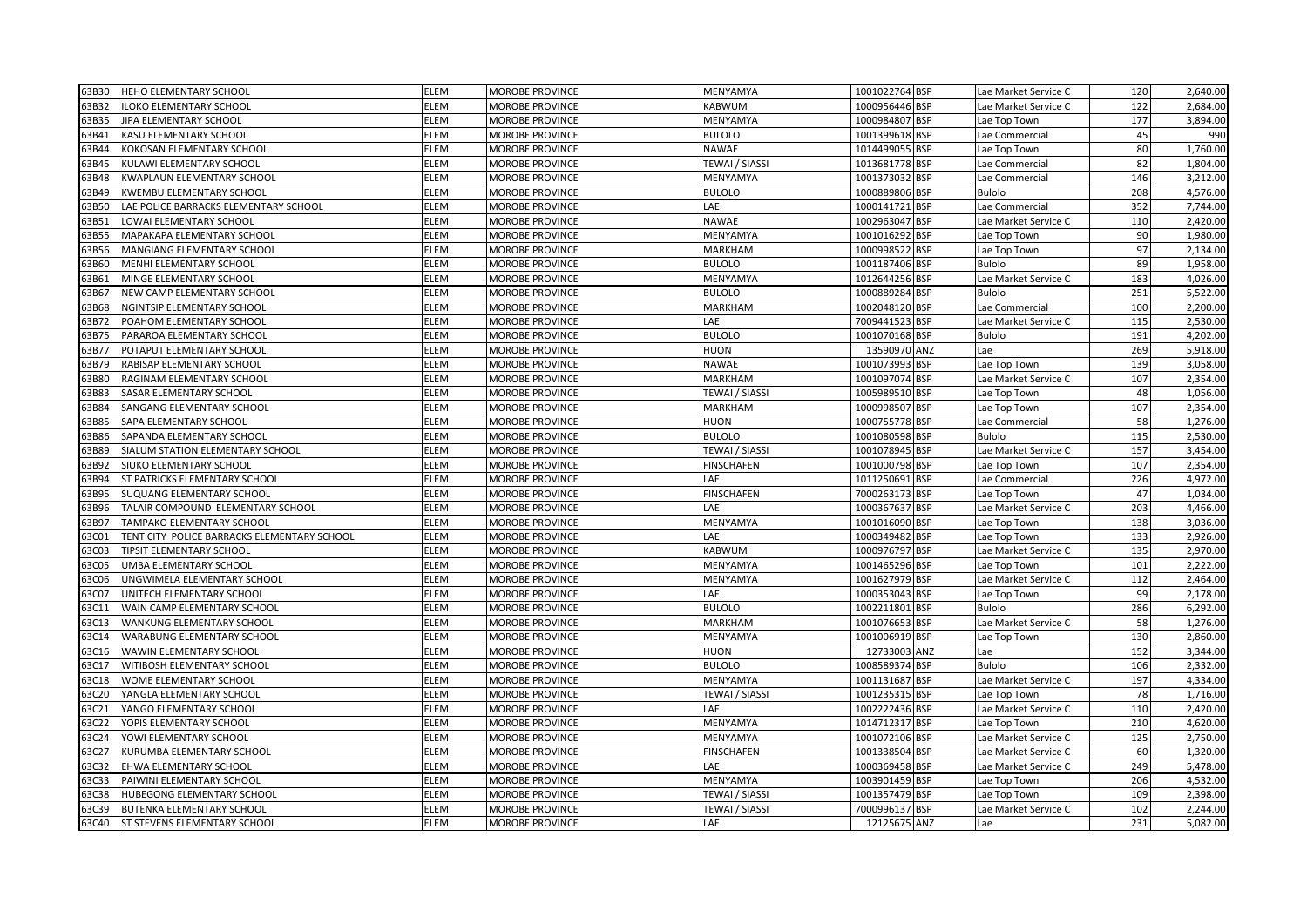| 63C42 | YOKUAKANANGA                       | <b>ELEM</b> | <b>MOROBE PROVINCE</b> | <b>BULOLO</b>         | 1005500671 BSP | <b>Bulolo</b>        | 60  | 1,320.00  |
|-------|------------------------------------|-------------|------------------------|-----------------------|----------------|----------------------|-----|-----------|
| 63C44 | PALAKRIS ELEMENTARY SCHOOL         | <b>ELEM</b> | MOROBE PROVINCE        | <b>BULOLO</b>         | 1001443347 BSP | Lae Commercial       | 198 | 4,356.00  |
| 63C45 | ZENAG FARM ELEMENTARY SCHOOL       | <b>ELEM</b> | <b>MOROBE PROVINCE</b> | <b>BULOLO</b>         | 1001452563 BSP | Lae Commercial       | 181 | 3,982.00  |
| 63C46 | ZENAG VILLAGE ELEMENTARY SCHOOL    | <b>ELEM</b> | <b>MOROBE PROVINCE</b> | <b>BULOLO</b>         | 1010776795 BSP | Lae Commercial       | 143 | 3,146.00  |
| 63C48 | SINTOGORA ELEMENTARY SCHOOL        | <b>ELEM</b> | MOROBE PROVINCE        | <b>NAWAE</b>          | 1001713954 BSP | Lae Top Town         | 66  | 1,452.00  |
| 63C53 | TIMOWAN ELEMENTARY SCHOOL          | ELEM        | MOROBE PROVINCE        | <b>KABWUM</b>         | 1001614714 BSP | Lae Market Service C | 78  | 1,716.00  |
| 63C54 | MUMUGAM ELEMENTARY SCHOOL          | <b>ELEM</b> | <b>MOROBE PROVINCE</b> | KABWUM                | 1001137481 BSP | Lae Market Service C | 46  | 1,012.00  |
| 63C56 | DALUGILO ELEMENTARY SCHOOL         | <b>ELEM</b> | <b>MOROBE PROVINCE</b> | <b>KABWUM</b>         | 1001098268 BSP | Lae Market Service C | 62  | 1,364.00  |
| 63C57 | LEWAMON ELEMENTARY SCHOOL          | <b>ELEM</b> | <b>MOROBE PROVINCE</b> | <b>KABWUM</b>         | 1001306766 BSP | Lae Market Service C | 38  | 836       |
| 63C58 | TAKOP ELEMENTARY SCHOOL            | <b>ELEM</b> | MOROBE PROVINCE        | <b>KABWUM</b>         | 1001153305 BSP | Lae Market Service C | 83  | 1,826.00  |
| 63C60 | NGARUTUMUA ELEMENTARY SCHOOL       | <b>ELEM</b> | MOROBE PROVINCE        | <b>MARKHAM</b>        | 1001169104 BSP | Lae Market Service C | 41  | 902       |
| 63C66 | KATIKA ELEMENTARY SCHOOL           | <b>ELEM</b> | MOROBE PROVINCE        | <b>FINSCHAFEN</b>     | 1001013790 BSP | Lae Top Town         | 85  | 1,870.00  |
| 63C67 | ST MARY'S ELEMENTARY SCHOOL        | <b>ELEM</b> | MOROBE PROVINCE        | LAE                   | 7000124557 BSP | Lae Top Town         | 381 | 8,382.00  |
| 63C68 | IGAM BARRACKS ELEMENTARY SCHOOL    | <b>ELEM</b> | MOROBE PROVINCE        | LAE                   | 1000073622 BSP | Lae Commercial       | 468 | 10,296.00 |
| 63C69 | NASAWAPUM ELEMENTARY SCHOOL        | <b>ELEM</b> | MOROBE PROVINCE        | <b>HUON</b>           | 1002177911 BSP | Lae Commercial       | 212 | 4,664.00  |
| 63C70 | TENT CITY ELEMENTARY SCHOOL        | <b>ELEM</b> | <b>MOROBE PROVINCE</b> | LAE                   | 1004655468 BSP | Lae Top Town         | 202 | 4,444.00  |
| 63C72 | YAMBO ELEMENTARY SCHOOL            | <b>ELEM</b> | MOROBE PROVINCE        | <b>NAWAE</b>          | 1000381044 BSP | Lae Top Town         | 93  | 2,046.00  |
| 63C74 | <b>BALOB ELEMENTARY SCHOOL</b>     | <b>ELEM</b> | <b>MOROBE PROVINCE</b> | LAE                   | 1000386004 BSP | Lae Top Town         | 429 | 9,438.00  |
| 63C75 | MARTIN LUTHER ELEMENTARY SCHOOL    | <b>ELEM</b> | <b>MOROBE PROVINCE</b> | LAE                   | 1000386404 BSP | Lae Top Town         | 178 | 3,916.00  |
| 63C77 | SIO ELEMENTARY SCHOOL              | <b>ELEM</b> | MOROBE PROVINCE        | <b>TEWAI / SIASSI</b> | 1001467876 BSP | Lae Top Town         | 159 | 3,498.00  |
| 63C78 | BOKSAWIN ELEMENTARY SCHOOL         | <b>ELEM</b> | MOROBE PROVINCE        | KABWUM                | 1005873987 BSP | Lae Commercial       | 109 | 2,398.00  |
| 63C79 | BUTIBAM ELEMENTARY SCHOOL          | <b>ELEM</b> | <b>MOROBE PROVINCE</b> | LAE                   | 1000068096 BSP | Lae Commercial       | 82  | 1.804.00  |
| 63C80 | DABU MUFIN ELEMENTARY SCHOOL       | <b>ELEM</b> | <b>MOROBE PROVINCE</b> | MARKHAM               | 1001182563 BSP | Lae Market Service C | 59  | 1,298.00  |
| 63C81 | DOI ELEMENTARY SCHOOL              | <b>ELEM</b> | <b>MOROBE PROVINCE</b> | <b>FINSCHAFEN</b>     | 1000341443 BSP | Lae Top Town         | 100 | 2,200.00  |
| 63C82 | FAFAC ELEMENTARY SCHOOL            | ELEM        | MOROBE PROVINCE        | <b>FINSCHAFEN</b>     | 1000340598 BSP | Lae Top Town         | 123 | 2,706.00  |
| 63C84 | IVAYA ELEMENTARY SCHOOL            | <b>ELEM</b> | MOROBE PROVINCE        | MENYAMYA              | 1000328685 BSP | Lae Top Town         | 181 | 3,982.00  |
| 63C85 | KICNAMANGU ELEMENTARY SCHOOL       | <b>ELEM</b> | <b>MOROBE PROVINCE</b> | <b>FINSCHAFEN</b>     | 1000340384 BSP | Lae Top Town         | 202 | 4,444.00  |
| 63C86 | KOYODZA ELEMENTARY SCHOOL          | <b>ELEM</b> | MOROBE PROVINCE        | <b>TEWAI / SIASSI</b> | 7002733272 BSP | Lae Top Town         | 70  | 1,540.00  |
| 63C87 | KUMA ELEMENTARY SCHOOL             | <b>ELEM</b> | MOROBE PROVINCE        | <b>FINSCHAFEN</b>     | 1000340392 BSP | Lae Top Town         | 55  | 1,210.00  |
| 63C88 | KUMAI ELEMENTARY SCHOOL            | <b>ELEM</b> | <b>MOROBE PROVINCE</b> | MENYAMYA              | 1000355315 BSP | Lae Market Service C | 195 | 4,290.00  |
| 63C91 | MARIANNHILL ELEMENTARY SCHOOL      | ELEM        | MOROBE PROVINCE        | <b>BULOLO</b>         | 1000930653 BSP | <b>Bulolo</b>        | 231 | 5,082.00  |
| 63C92 | ALL SAINTS ELEMENTARY SCHOOL       | <b>ELEM</b> | <b>MOROBE PROVINCE</b> | LAE                   | 11628749 ANZ   | Lae                  | 171 | 3,762.00  |
| 63C93 | MINDIK ELEMENTARY SCHOOL           | <b>ELEM</b> | MOROBE PROVINCE        | <b>FINSCHAFEN</b>     | 1000343971 BSP | Lae Top Town         | 110 | 2,420.00  |
| 63C94 | MENYAMYA STATION ELEMENTARY SCHOOL | <b>ELEM</b> | MOROBE PROVINCE        | MENYAMYA              | 1001323474 BSP | Lae Market Service C | 257 | 5,654.00  |
| 63C96 | MUTZING VILLAGE ELEMENTARY SCHOOL  | <b>ELEM</b> | MOROBE PROVINCE        | <b>MARKHAM</b>        | 1001286971 BSP | Lae Market Service C | 128 | 2,816.00  |
| 63C98 | RANGITAMUT ELEMENTARY SCHOOL       | <b>ELEM</b> | MOROBE PROVINCE        | <b>MARKHAM</b>        | 1001421394 BSP | Lae Market Service C | 79  | 1,738.00  |
| 63D01 | SAM AGI ELEMENTARY SCHOOL          | <b>ELEM</b> | MOROBE PROVINCE        | LAE                   | 1000341954 BSP | Lae Top Town         | 264 | 5,808.00  |
| 63D03 | ST PETERS ELEMENTARY SCHOOL        | <b>ELEM</b> | <b>MOROBE PROVINCE</b> | <b>BULOLO</b>         | 1000930607 BSP | <b>Bulolo</b>        | 332 | 7,304.00  |
| 63D04 | SUGAN ELEMENTARY SCHOOL            | <b>ELEM</b> | <b>MOROBE PROVINCE</b> | KABWUM                | 1001004969 BSP | ae Top Town          | 57  | 1,254.00  |
| 63D05 | WORIN ELEMENTARY SCHOOL            | <b>ELEM</b> | MOROBE PROVINCE        | <b>KABWUM</b>         | 1000970204 BSP | Lae Top Town         | 49  | 1,078.00  |
| 63D07 | AU ELEMENTARY SCHOOL               | <b>ELEM</b> | MOROBE PROVINCE        | <b>BULOLO</b>         | 1000342725 BSP | ae Top Town          | 193 | 4,246.00  |
| 63D08 | <b>BASADI ELEMENTARY SCHOOL</b>    | <b>ELEM</b> | <b>MOROBE PROVINCE</b> | <b>HUON</b>           | 1000342644 BSP | Lae Top Town         | 69  | 1,518.00  |
| 63D09 | <b>BUMNENG ELEMENTARY SCHOOL</b>   | <b>ELEM</b> | MOROBE PROVINCE        | LAE                   | 1000969555 BSP | ae Top Town.         | 426 | 9,372.00  |
| 63D10 | DENGOP ELEMENTARY SCHOOL           | <b>ELEM</b> | MOROBE PROVINCE        | KABWUM                | 1001526783 BSP | Lae Market Service C | 68  | 1,496.00  |
| 63D12 | <b>GIAZANI ELEMENTARY SCHOOL</b>   | <b>ELEM</b> | <b>MOROBE PROVINCE</b> | <b>HUON</b>           | 1000341514 BSP | Lae Top Town         | 100 | 2,200.00  |
| 63D13 | <b>INDAGEN ELEMENTARY SCHOOL</b>   | <b>ELEM</b> | MOROBE PROVINCE        | KABWUM                | 1000353340 BSP | Lae Top Town         | 140 | 3,080.00  |
| 63D14 | KABIKU ELEMENTARY SCHOOL           | <b>ELEM</b> | MOROBE PROVINCE        | KABWUM                | 1000369635 BSP | Lae Market Service C | 93  | 2,046.00  |
| 63D15 | KABWUM STATION ELEMENTARY SCHOOL   | ELEM        | MOROBE PROVINCE        | KABWUM                | 1001162412 BSP | Lae Market Service C | 134 | 2,948.00  |
| 63D21 | MUIM ELEMENTARY SCHOOL             | <b>ELEM</b> | MOROBE PROVINCE        | KABWUM                | 1002538005 BSP | Lae Market Service C | 107 | 2,354.00  |
| 63D24 | HUONVILLE ELEMENTARY SCHOOL        | <b>ELEM</b> | MOROBE PROVINCE        | LAE                   | 1000125305 BSP | Lae Top Town         | 838 | 18,436.00 |
| 63D25 | SAPE ELEMENTARY SCHOOL             | <b>ELEM</b> | <b>MOROBE PROVINCE</b> | <b>KABWUM</b>         | 1000355151 BSP | Lae Market Service C | 86  | 1,892.00  |
| 63D27 | SIKAM ELEMENTARY SCHOOL            | <b>ELEM</b> | <b>MOROBE PROVINCE</b> | <b>KABWUM</b>         | 1000355348 BSP | Lae Market Service C | 109 | 2,398.00  |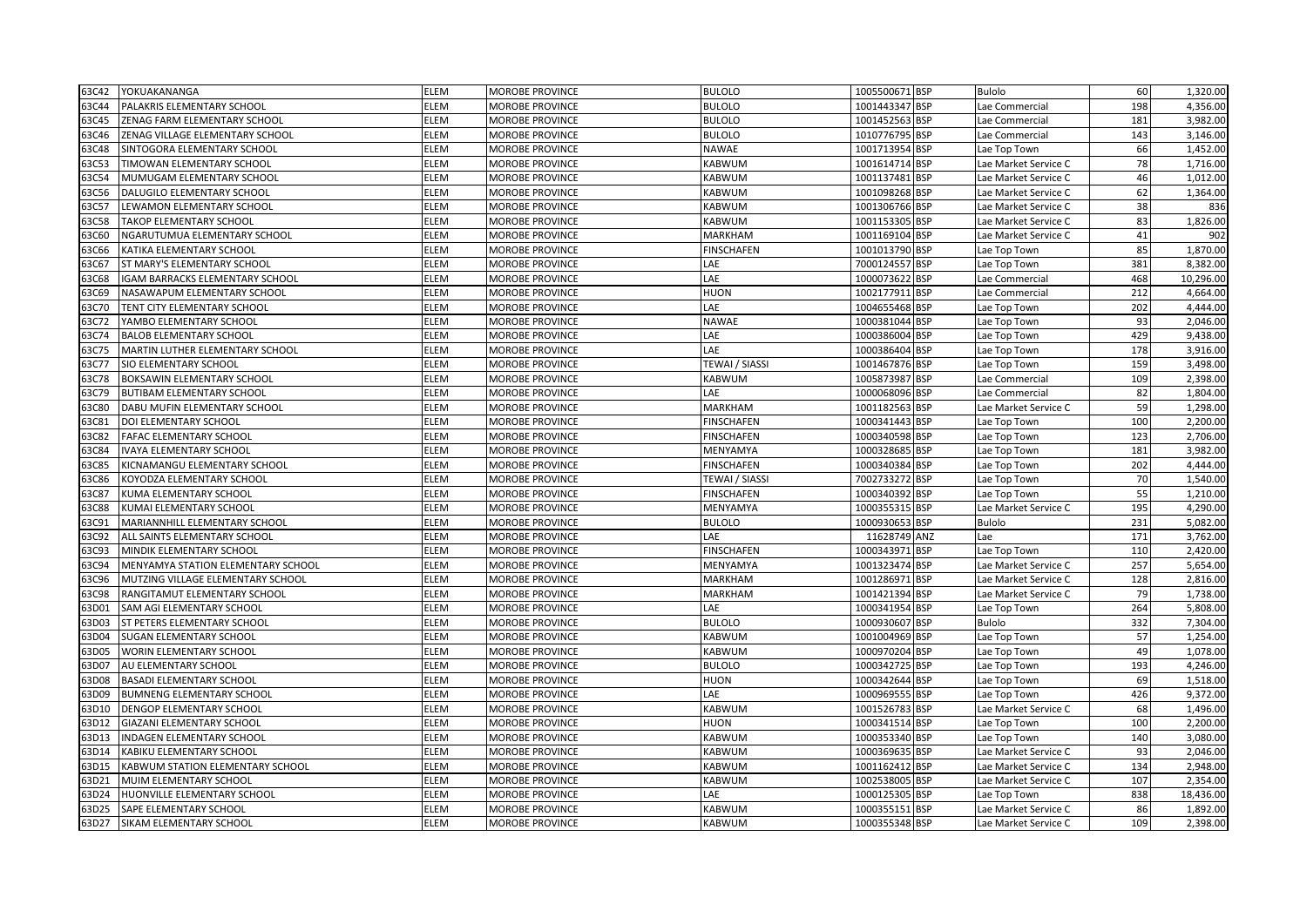| 63D28 | <b>TERIDZE ELEMENTARY SCHOOL</b>    | ELEM        | <b>MOROBE PROVINCE</b> | <b>BULOLO</b>         | 1000886146 BSP | <b>Bulolo</b>        | 130 | 2,860.00 |
|-------|-------------------------------------|-------------|------------------------|-----------------------|----------------|----------------------|-----|----------|
| 63D29 | <b>WARAN ELEMENTARY SCHOOL</b>      | ELEM        | MOROBE PROVINCE        | KABWUM                | 1000355306 BSP | Lae Market Service C | 135 | 2,970.00 |
| 63D31 | <b>GABSONGKEG ELEMENTARY SCHOOL</b> | ELEM        | <b>MOROBE PROVINCE</b> | <b>HUON</b>           | 1000342906 BSP | Lae Top Town         | 391 | 8,602.00 |
| 63D34 | MUNUM ELEMENTARY SCHOOL             | ELEM        | MOROBE PROVINCE        | <b>HUON</b>           | 1000340379 BSP | Lae Top Town         | 392 | 8,624.00 |
| 53D35 | SIO NO:2 ELEMENTARY SCHOOL          | ELEM        | MOROBE PROVINCE        | TEWAI / SIASSI        | 1000353574 BSP | Lae Top Town         | 141 | 3,102.00 |
| 63D36 | YALU ELEMENTARY SCHOOL              | ELEM        | MOROBE PROVINCE        | <b>HUON</b>           | 1001701985 BSP | Lae Top Town         | 100 | 2,200.00 |
| 53D37 | YAWAN ELEMENTARY SCHOOL             | ELEM        | MOROBE PROVINCE        | KABWUM                | 6000621898 WES | Lae                  | 88  | 1,936.00 |
| 63D41 | SONHEM ELEMENTARY SCHOOL            | <b>ELEM</b> | <b>MOROBE PROVINCE</b> | KABWUM                | 1001059923 BSP | Lae Market Service C | 96  | 2,112.00 |
| 63D44 | WOROBO ELEMENTARY SCHOOL            | <b>ELEM</b> | <b>MOROBE PROVINCE</b> | KABWUM                | 1000355639 BSP | Lae Market Service C | 85  | 1,870.00 |
| 63D45 | YAKOP ELEMENTARY SCHOOL             | <b>ELEM</b> | <b>MOROBE PROVINCE</b> | <b>KABWUM</b>         | 1000373251 BSP | Lae Market Service C | 65  | 1,430.00 |
| 63D46 | YANDU ELEMENTARY SCHOOL             | ELEM        | MOROBE PROVINCE        | <b>KABWUM</b>         | 1001325756 BSP | Lae Market Service C | 125 | 2,750.00 |
| 53D50 | WEDIRU ELELMENTARY SCHOOL           | ELEM        | <b>MOROBE PROVINCE</b> | <b>NAWAE</b>          | 6000645656 WES | Lae                  | 75  | 1,650.00 |
| 53D52 | <b>BUIGIM ELEMENTARY SCHOOL</b>     | ELEM        | MOROBE PROVINCE        | <b>NAWAE</b>          | 1001224386 BSP | Lae Market Service C | 66  | 1,452.00 |
| 53D54 | NAROMONKI ELEMENTARY SCHOOL         | ELEM        | MOROBE PROVINCE        | <b>HUON</b>           | 1000353179 BSP | Lae Top Town         | 148 | 3,256.00 |
| 53D55 | <b>BOBONG ELEMENTARY SCHOOL</b>     | ELEM        | MOROBE PROVINCE        | <b>HUON</b>           | 1001455269 BSP | Lae Top Town         | 153 | 3,366.00 |
| 63D56 | POR MANDOK ELEMENTARY SCHOOL        | <b>ELEM</b> | <b>MOROBE PROVINCE</b> | TEWAI / SIASSI        | 1000969330 BSP | Lae Market Service C | 92  | 2,024.00 |
| 63D58 | ST PAULS ELEMENTARY SCHOOL          | ELEM        | MOROBE PROVINCE        | LAE                   | 1000386173 BSP | Lae Top Town         | 292 | 6,424.00 |
| 63D59 | MUNKIP ELEMENTARY SCHOOL            | ELEM        | <b>MOROBE PROVINCE</b> | <b>HUON</b>           | 1000347642 BSP | Lae Commercial       | 99  | 2,178.00 |
| 63D60 | YUZAING ELEMENTARY SCHOOL           | ELEM        | <b>MOROBE PROVINCE</b> | <b>FINSCHAFEN</b>     | 1001443423 BSP | Lae Market Service C | 107 | 2,354.00 |
| 53D61 | SIRIRIO ELEMENTARY SCHOOL           | <b>ELEM</b> | <b>MOROBE PROVINCE</b> | <b>FINSCHAFEN</b>     | 1001707285 BSP | Lae Top Town         | 31  | 682      |
| 63D62 | SOSONINGKO ELEMENTARY SCHOOL        | ELEM        | MOROBE PROVINCE        | <b>FINSCHAFEN</b>     | 1001081246 BSP | Lae Commercial       | 102 | 2,244.00 |
| 53D63 | NANDUO ELEMENTARY SCHOOL            | ELEM        | <b>MOROBE PROVINCE</b> | <b>FINSCHAFEN</b>     | 1000178506 BSP | Lae Commercial       | 51  | 1,122.00 |
| 53D64 | PAMELABUS ELEMENTARY SCHOOL         | <b>ELEM</b> | MOROBE PROVINCE        | <b>BULOLO</b>         | 1000887473 BSP | <b>Bulolo</b>        | 88  | 1,936.00 |
| 63D65 | KUMALU ELEMENTARY SCHOOL            | <b>ELEM</b> | <b>MOROBE PROVINCE</b> | <b>BULOLO</b>         | 1000888794 BSP | Bulolo               | 96  | 2,112.00 |
| 63D66 | ST JONES ELEMENTARY SCHOOL          | ELEM        | MOROBE PROVINCE        | <b>BULOLO</b>         | 1001053024 BSP | Bulolo               | 142 | 3,124.00 |
| 63D67 | AIYAU ELEMENTARY SCHOOL             | ELEM        | <b>MOROBE PROVINCE</b> | <b>TEWAI / SIASSI</b> | 1001332255 BSP | Lae Commercial       | 53  | 1,166.00 |
| 63D68 | LAE SDA ELEMENTARY SCHOOL           | ELEM        | MOROBE PROVINCE        | LAE                   | 1001727152 BSP | Lae Commercial       | 439 | 9,658.00 |
| 63D70 | GABENSIS SDA ELEMENTARY SCHOOL      | <b>ELEM</b> | MOROBE PROVINCE        | <b>HUON</b>           | 1001755360 BSP | Lae Top Town         | 196 | 4,312.00 |
| 53D72 | BUSU LUTHERAN ELEMENTARY SCHOOL     | ELEM        | <b>MOROBE PROVINCE</b> | LAE                   | 1000980408 BSP | Lae Top Town         | 163 | 3,586.00 |
| 53D73 | SAMUEL BLOCK ELEMENTARY SCHOOL      | ELEM        | MOROBE PROVINCE        | LAE                   | 1011933072 BSP | Lae Top Town         | 186 | 4,092.00 |
| 53D74 | MAHAWANA ELEMENTARY SCHOOL          | ELEM        | MOROBE PROVINCE        | LAE                   | 1001887965 BSP | Lae Market Service C | 350 | 7,700.00 |
| 63D76 | <b>BENO ELEMENTARY SCHOOL</b>       | <b>ELEM</b> | <b>MOROBE PROVINCE</b> | LAE                   | 1001679255 BSP | Lae Top Town         | 266 | 5,852.00 |
| 63D77 | SABURONG ELEMENTARY SCHOOL          | <b>ELEM</b> | <b>MOROBE PROVINCE</b> | <b>KABWUM</b>         | 1001296382 BSP | Lae Market Service C | 62  | 1,364.00 |
| 63D78 | URUWA ELEMENTARY SCHOOL             | <b>ELEM</b> | MOROBE PROVINCE        | <b>KABWUM</b>         | 1001626258 BSP | Lae Top Town         | 85  | 1,870.00 |
| 53D79 | <b>GOMDAN ELEMENTARY SCHOOL</b>     | ELEM        | MOROBE PROVINCE        | KABWUM                | 1001625542 BSP | Lae Top Town         | 72  | 1,584.00 |
| 53D80 | MUNUM TANAM SDA ELEMENTARY SCHOOL   | ELEM        | MOROBE PROVINCE        | <b>HUON</b>           | 6001917064 WES | Lae                  | 350 | 7,700.00 |
| 53D81 | MARKHAM FARM ELEMENTARY SCHOOL      | ELEM        | MOROBE PROVINCE        | <b>HUON</b>           | 1001451076 BSP | Lae Top Town         | 192 | 4,224.00 |
| 53D83 | <b>BAU ELEMENTARY SCHOOL</b>        | ELEM        | MOROBE PROVINCE        | <b>HUON</b>           | 1001912219 BSP | Lae Commercial       | 67  | 1,474.00 |
| 53D84 | WAINSODUNA ELEMENTARY SCHOOL        | ELEM        | MOROBE PROVINCE        | <b>HUON</b>           | 1003642947 BSP | Lae Top Town         | 58  | 1,276.00 |
| 63D86 | CHRIST THE KING ELEMENTARY SCHOOL   | <b>ELEM</b> | <b>MOROBE PROVINCE</b> | <b>HUON</b>           | 11653107 ANZ   | Lae                  | 186 | 4,092.00 |
| 63D87 | PUGUAP ELEMENTARY SCHOOL            | ELEM        | <b>MOROBE PROVINCE</b> | <b>MARKHAM</b>        | 1001612547 BSP | Lae Top Town         | 54  | 1,188.00 |
| 63D89 | YAPARINGAN ELEMENTARY SCHOOL        | ELEM        | <b>MOROBE PROVINCE</b> | MARKHAM               | 1014096810 BSP | Lae Top Town         | 92  | 2,024.00 |
| 63D90 | <b>GWABOWAK ELEMENTARY SCHOOL</b>   | ELEM        | MOROBE PROVINCE        | MARKHAM               | 1001597085 BSP | Lae Top Town         | 85  | 1,870.00 |
| 63D91 | UMBAKU ELEMENTARY SCHOOL            | ELEM        | MOROBE PROVINCE        | <b>MARKHAM</b>        | 1001679923 BSP | Lae Top Town         | 171 | 3,762.00 |
| 53D92 | WANDOT ELEMENTARY SCHOOL            | ELEM        | MOROBE PROVINCE        | <b>MARKHAM</b>        | 1001344133 BSP | Lae Market Service C | 160 | 3,520.00 |
| 53D93 | KAREKO ELEMENTARY SCHOOL            | ELEM        | MOROBE PROVINCE        | <b>TEWAI / SIASSI</b> | 1001547038 BSP | Lae Top Town         | 125 | 2,750.00 |
| 63D94 | KEMBURUM ELEMENTARY SCHOOL          | <b>ELEM</b> | <b>MOROBE PROVINCE</b> | TEWAI / SIASSI        | 1001534143 BSP | Lae Market Service C | 140 | 3,080.00 |
| 63D96 | TAINGAMA ELEMENTARY SCHOOL          | <b>ELEM</b> | <b>MOROBE PROVINCE</b> | MENYAMYA              | 1001708364 BSP | <b>Bulolo</b>        | 227 | 4,994.00 |
| 63D98 | IPIKEI ELEMENTARY SCHOOL            | ELEM        | <b>MOROBE PROVINCE</b> | MENYAMYA              | 1001996022 BSP | Lae Top Town         | 60  | 1,320.00 |
| 63E01 | KABA ELEMENTARY SCHOOL              | ELEM        | MOROBE PROVINCE        | <b>NAWAE</b>          | 1001536953 BSP | Lae Top Town         | 67  | 1,474.00 |
| 63E02 | SASAWALEN ELEMENTARY SCHOOL         | ELEM        | <b>MOROBE PROVINCE</b> | <b>NAWAE</b>          | 1001564804 BSP | Lae Top Town         | 55  | 1,210.00 |
| 63E03 | UMBANG ELEMENTARY SCHOOL            | <b>ELEM</b> | <b>MOROBE PROVINCE</b> | <b>NAWAE</b>          | 1014472284 BSP | Lae Top Town         | 74  | 1,628.00 |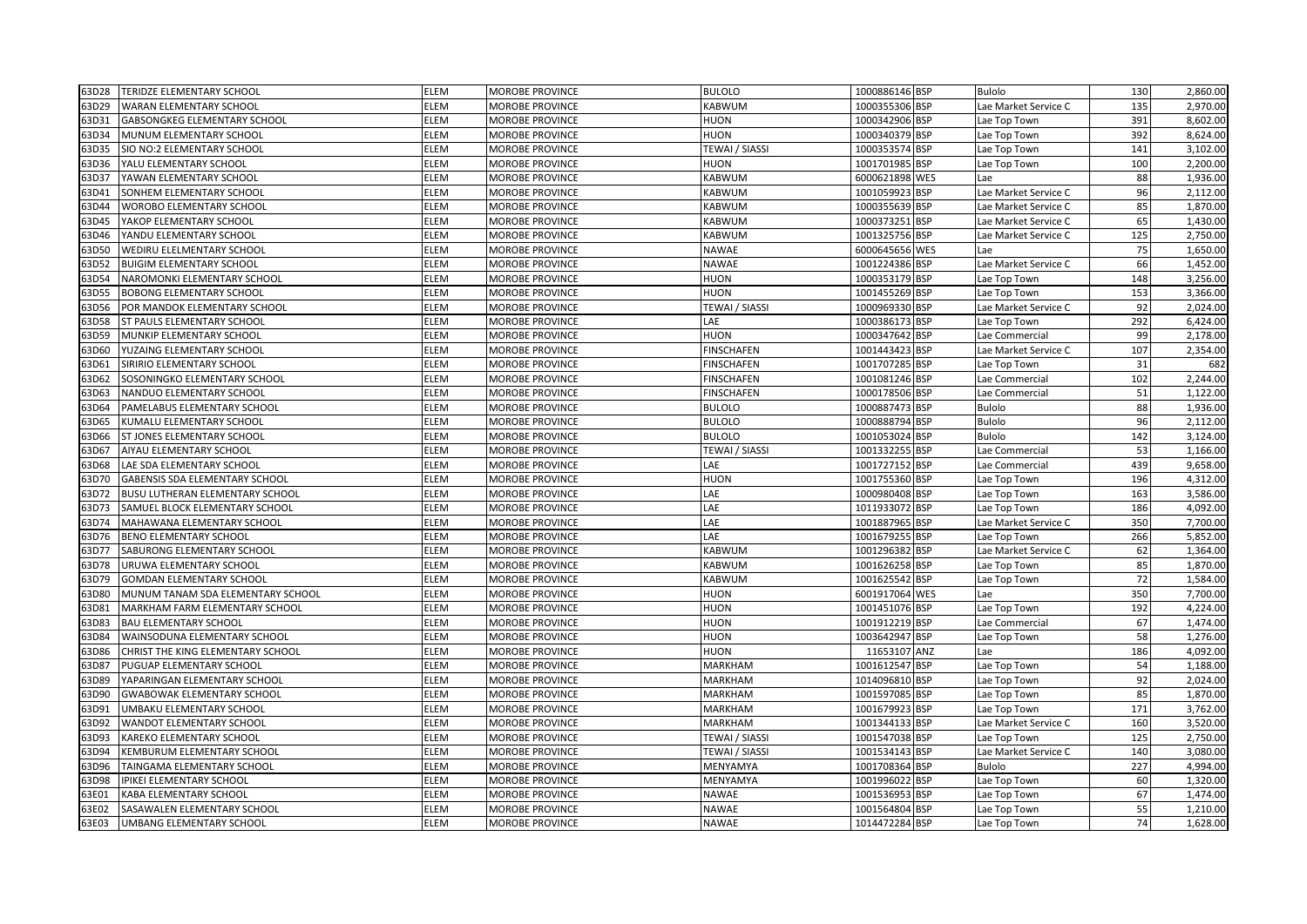| 63E06 | KASANOMBE ELEMENTARY SCHOOL       | ELEM        | MOROBE PROVINCE        | <b>NAWAE</b>      | 1001532158 BSP | Lae Top Town         | 54  | 1,188.00 |
|-------|-----------------------------------|-------------|------------------------|-------------------|----------------|----------------------|-----|----------|
| 63E07 | KISTUEN ELEMENTARY SCHOOL         | ELEM        | <b>MOROBE PROVINCE</b> | <b>NAWAE</b>      | 1001559107 BSP | Lae Top Town         | 37  | 814      |
| 63E09 | SOKEWE ELEMENTARY SCHOOL          | <b>ELEM</b> | <b>MOROBE PROVINCE</b> | <b>NAWAE</b>      | 1014563207 BSP | Lae Top Town         | 59  | 1,298.00 |
| 63E10 | OGERANANG ELEMENTARY SCHOOL       | ELEM        | MOROBE PROVINCE        | <b>FINSCHAFEN</b> | 1001709130 BSP | Lae Top Town         | 57  | 1,254.00 |
| 63E12 | KASANGA ELEMENTARY SCHOOL         | ELEM        | <b>MOROBE PROVINCE</b> | <b>FINSCHAFEN</b> | 1003364815 BSP | Lae Top Town         | 32  | 704      |
| 63E14 | MALASIGA ELEMENTARY SCHOOL        | ELEM        | <b>MOROBE PROVINCE</b> | <b>FINSCHAFEN</b> | 1003396320 BSP | Lae Top Town         | 107 | 2,354.00 |
| 63E15 | SEMKETA ELEMENTARY SCHOOL         | ELEM        | <b>MOROBE PROVINCE</b> | <b>FINSCHAFEN</b> | 1001398667 BSP | Lae Market Service C | 72  | 1,584.00 |
| 63E16 | MAINYANDA ELEMENTARY SCHOOL       | ELEM        | MOROBE PROVINCE        | <b>BULOLO</b>     | 1001159629 BSP | <b>Bulolo</b>        | 388 | 8,536.00 |
| 63E17 | KAINDI ELEMENTARY SCHOOL          | ELEM        | <b>MOROBE PROVINCE</b> | <b>BULOLO</b>     | 1001729943 BSP | <b>Bulolo</b>        | 417 | 9,174.00 |
| 63E18 | WAU ELEMENTARY SCHOOL             | ELEM        | <b>MOROBE PROVINCE</b> | <b>BULOLO</b>     | 1001597022 BSP | <b>Bulolo</b>        | 313 | 6,886.00 |
| 63E19 | AYEYO ELEMENTARY SCHOOL           | ELEM        | MOROBE PROVINCE        | <b>BULOLO</b>     | 1013869860 BSP | Lae Market Service C | 60  | 1,320.00 |
| 63E24 | KAMPALAP ELEMENTARY SCHOOL        | ELEM        | <b>MOROBE PROVINCE</b> | TEWAI / SIASSI    | 1001372955 BSP | Lae Top Town         | 150 | 3,300.00 |
| 63E25 | KABI ELEMENTARY SCHOOL            | ELEM        | <b>MOROBE PROVINCE</b> | TEWAI / SIASSI    | 1001811270 BSP | Lae Top Town         | 49  | 1,078.00 |
| 63E27 | <b>GERUP ELEMENTARY SCHOOL</b>    | ELEM        | MOROBE PROVINCE        | TEWAI / SIASSI    | 1001547033 BSP | Lae Market Service C | 144 | 3,168.00 |
| 63E29 | YAKOBAI ELEMENTARY SCHOOL         | ELEM        | <b>MOROBE PROVINCE</b> | MENYAMYA          | 1001582968 BSP | <b>Bulolo</b>        | 178 | 3,916.00 |
| 63E30 | ANGEWANGA ELEMENTARY SCHOOL       | ELEM        | <b>MOROBE PROVINCE</b> | MENYAMYA          | 1001702415 BSP | <b>Bulolo</b>        | 167 | 3,674.00 |
| 63E31 | ONAWA ELEMENTARY SCHOOL           | ELEM        | <b>MOROBE PROVINCE</b> | MENYAMYA          | 1001470046 BSP | <b>Bulolo</b>        | 237 | 5,214.00 |
| 63E32 | NEMNEM ELEMENTARY SCHOOL          | ELEM        | <b>MOROBE PROVINCE</b> | <b>BULOLO</b>     | 1001597035 BSP | <b>Bulolo</b>        | 151 | 3,322.00 |
| 53E33 | WAGAU ELEMENTARY SCHOOL           | ELEM        | <b>MOROBE PROVINCE</b> | <b>BULOLO</b>     | 1001593337 BSP | <b>Bulolo</b>        | 130 | 2,860.00 |
| 63E34 | MONIAU ELEMENTARY SCHOOL          | ELEM        | <b>MOROBE PROVINCE</b> | <b>BULOLO</b>     | 1001594151 BSP | <b>Bulolo</b>        | 66  | 1,452.00 |
| 63E37 | NAMI ELEMENTARY SCHOOL            | ELEM        | <b>MOROBE PROVINCE</b> | <b>BULOLO</b>     | 1001323355 BSP | Bulolo               | 249 | 5,478.00 |
| 53E38 | <b>BUGIAU ELEMENTARY SCHOOL</b>   | ELEM        | <b>MOROBE PROVINCE</b> | <b>BULOLO</b>     | 1001603950 BSP | <b>Bulolo</b>        | 155 | 3,410.00 |
| 63E40 | HOMPIRI ELEMENTARY SCHOOL         | ELEM        | <b>MOROBE PROVINCE</b> | <b>BULOLO</b>     | 1001594297 BSP | <b>Bulolo</b>        | 216 | 4,752.00 |
| 63E44 | AINGSE ELEMENTARY SCHOOL          | ELEM        | <b>MOROBE PROVINCE</b> | <b>HUON</b>       | 1001706196 BSP | Lae Top Town         | 120 | 2,640.00 |
| 63E46 | LABUMITI ELEMENTARY SCHOOL        | ELEM        | <b>MOROBE PROVINCE</b> | <b>HUON</b>       | 1001615929 BSP | Lae Commercial       | 129 | 2,838.00 |
| 63E48 | MARE ELEMENTARY SCHOOL            | ELEM        | MOROBE PROVINCE        | <b>HUON</b>       | 1001404379 BSP | Lae Top Town         | 115 | 2,530.00 |
| 63E49 | LABABIA ELEMENTARY SCHOOL         | ELEM        | <b>MOROBE PROVINCE</b> | <b>HUON</b>       | 1003405709 BSP | Lae Top Town         | 68  | 1,496.00 |
| 63E50 | LABU TALE ELEMENTARY SCHOOL       | ELEM        | <b>MOROBE PROVINCE</b> | <b>HUON</b>       | 1002229118 BSP | Lae Top Town         | 114 | 2,508.00 |
| 63E51 | MUSON ELEMENTARY SCHOOL           | ELEM        | <b>MOROBE PROVINCE</b> | <b>NAWAE</b>      | 1001595742 BSP | Lae Top Town         | 51  | 1,122.00 |
| 63E52 | <b>GOBADIK ELEMENTARY SCHOOL</b>  | ELEM        | <b>MOROBE PROVINCE</b> | <b>NAWAE</b>      | 1005526841 BSP | Lae Top Town         | 104 | 2,288.00 |
| 63E54 | BUHALU ELEMENTARY SCHOOL          | ELEM        | <b>MOROBE PROVINCE</b> | <b>NAWAE</b>      | 1002058244 BSP | Lae Commercial       | 157 | 3,454.00 |
| 63E56 | LAMBAIP ELEMENTARY SCHOOL         | ELEM        | <b>MOROBE PROVINCE</b> | <b>NAWAE</b>      | 1003200415 BSP | Lae Top Town         | 62  | 1,364.00 |
| 63E57 | <b>BAMBOK ELEMENTARY SCHOOL</b>   | ELEM        | <b>MOROBE PROVINCE</b> | <b>NAWAE</b>      | 1001536828 BSP | Lae Top Town         | 75  | 1,650.00 |
| 63E58 | <b>BUMAYONG ELEMENTARY SCHOOL</b> | ELEM        | MOROBE PROVINCE        | LAE               | 1001718552 BSP | Lae Commercial       | 319 | 7,018.00 |
| 53E59 | BUIMO ROAD ELEMENTARY SCHOOL      | ELEM        | <b>MOROBE PROVINCE</b> | LAE               | 12970419 ANZ   | Lae                  | 376 | 8,272.00 |
| 63E61 | KAISA POSSI ELEMENTARY SCHOOL     | ELEM        | <b>MOROBE PROVINCE</b> | LAE               | 1000965563 BSP | Lae Top Town         | 94  | 2,068.00 |
| 63E62 | ZENGARING ELEMENTARY SCHOOL       | ELEM        | MOROBE PROVINCE        | <b>FINSCHAFEN</b> | 1001595688 BSP | Lae Top Town         | 63  | 1,386.00 |
| 53E64 | WAREO ELEMENTARY SCHOOL           | ELEM        | <b>MOROBE PROVINCE</b> | <b>FINSCHAFEN</b> | 1001616869 BSP | Lae Top Town         | 106 | 2,332.00 |
| 63E65 | TAMI-ISLAND ELEMENTARY SCHOOL     | ELEM        | <b>MOROBE PROVINCE</b> | <b>FINSCHAFEN</b> | 1002253100 BSP | Lae Top Town         | 43  | 946      |
| 63E68 | SAGIRO ELEMENTARY SCHOOL          | ELEM        | <b>MOROBE PROVINCE</b> | <b>FINSCHAFEN</b> | 1001539918 BSP | Lae Market Service C | 136 | 2,992.00 |
| 63E69 | NOMANENENG ELEMENTARY SCHOOL      | ELEM        | <b>MOROBE PROVINCE</b> | <b>FINSCHAFEN</b> | 13267085 ANZ   | Lae                  | 141 | 3,102.00 |
| 63E70 | KOLEM ELEMENTARY SCHOOL           | ELEM        | <b>MOROBE PROVINCE</b> | <b>FINSCHAFEN</b> | 1002283180 BSP | Lae Market Service C | 112 | 2,464.00 |
| 63E72 | SATNENG ELEMENTARY SCHOOL         | ELEM        | MOROBE PROVINCE        | <b>FINSCHAFEN</b> | 1001459353 BSP | Lae Market Service C | 153 | 3,366.00 |
| 63E73 | TAIPA ELEMENTARY SCHOOL           | ELEM        | <b>MOROBE PROVINCE</b> | MENYAMYA          | 1001524776 BSP | Lae Market Service C | 188 | 4,136.00 |
| 63E74 | <b>TOMOI ELEMENTARY SCHOOL</b>    | ELEM        | <b>MOROBE PROVINCE</b> | MENYAMYA          | 1014711566 BSP | Lae Top Town         | 152 | 3,344.00 |
| 53E75 | SIKWONG ELEMENTARY SCHOOL         | ELEM        | MOROBE PROVINCE        | MENYAMYA          | 1001483064 BSP | Lae Market Service C | 177 | 3,894.00 |
| 63E76 | REANGO ELEMENTARY SCHOOL          | ELEM        | <b>MOROBE PROVINCE</b> | MENYAMYA          | 1006129348 BSP | Lae Market Service C | 104 | 2,288.00 |
| 63E77 | <b>BAINU ELEMENTARY SCHOOL</b>    | ELEM        | <b>MOROBE PROVINCE</b> | MENYAMYA          | 1001603159 BSP | Lae Commercial       | 185 | 4,070.00 |
| 63E78 | HAOKINI ELEMENTARY SCHOOL         | ELEM        | <b>MOROBE PROVINCE</b> | MENYAMYA          | 1003436860 BSP | <b>Bulolo</b>        | 152 | 3,344.00 |
| 63E85 | HANJUA ELEMENTARY SCHOOL          | ELEM        | <b>MOROBE PROVINCE</b> | MENYAMYA          | 1001703423 BSP | Lae Top Town         | 184 | 4,048.00 |
| 63E87 | WASUKWA ELEMENTARY SCHOOL         | ELEM        | <b>MOROBE PROVINCE</b> | MENYAMYA          | 1011665534 BSP | Lae Top Town         | 87  | 1,914.00 |
| 63E91 | MORAGO ELEMENTARY SCHOOL          | ELEM        | <b>MOROBE PROVINCE</b> | <b>FINSCHAFEN</b> | 1001637621 BSP | Lae Top Town         | 122 | 2,684.00 |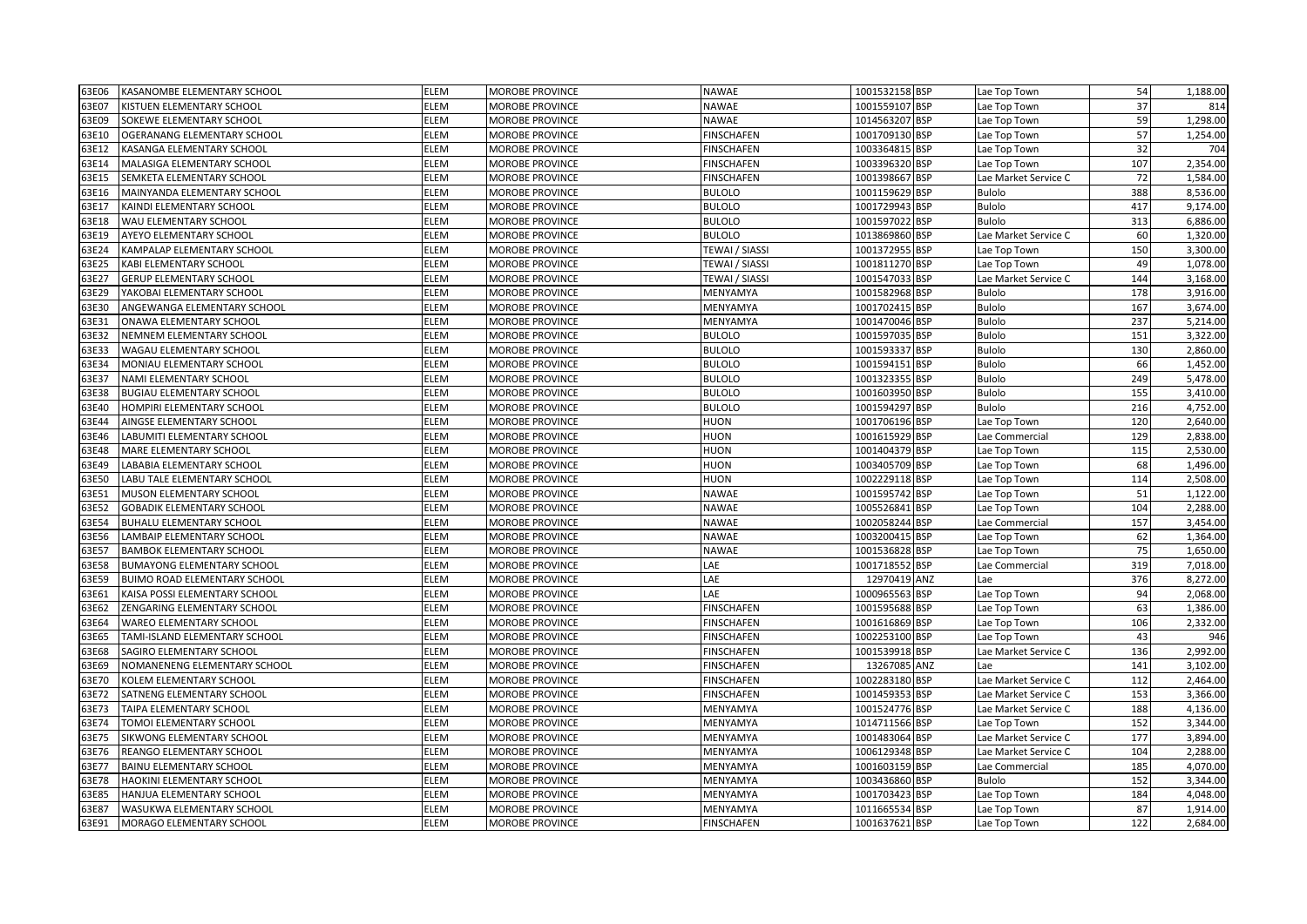| 63E93 | KALALO ELEMENTARY SCHOOL                  | <b>ELEM</b> | <b>MOROBE PROVINCE</b> | <b>TEWAI / SIASSI</b> | 1001600532 BSP | Lae Market Service C | 96  | 2,112.00 |
|-------|-------------------------------------------|-------------|------------------------|-----------------------|----------------|----------------------|-----|----------|
| 63E94 | MASA ELEMENTARY SCHOOL                    | <b>ELEM</b> | MOROBE PROVINCE        | <b>TEWAI / SIASSI</b> | 1011041819 BSP | Lae Top Town         | 138 | 3,036.00 |
| 63E95 | <b>GIYUKIA ELEMENTARY SCHOOL</b>          | <b>ELEM</b> | MOROBE PROVINCE        | <b>TEWAI / SIASSI</b> | 1011507801 BSP | Lae Top Town         | 176 | 3,872.00 |
| 63E97 | ZOROGO ELEMENTARY SCHOOL                  | ELEM        | MOROBE PROVINCE        | TEWAI / SIASSI        | 1001723872 BSP | Lae Top Town         | 60  | 1,320.00 |
| 63F01 | <b>GOMLONGON ELEMENTARY SCHOOL</b>        | ELEM        | MOROBE PROVINCE        | TEWAI / SIASSI        | 1001796919 BSP | Lae Commercial       | 52  | 1,144.00 |
| 63F03 | <b>TARAWE ELEMENTARY SCHOOL</b>           | ELEM        | <b>MOROBE PROVINCE</b> | TEWAI / SIASSI        | 1001621357 BSP | Lae Market Service C | 54  | 1,188.00 |
| 63F09 | ANTIRAGIN ELEMENTARY SCHOOL               | ELEM        | MOROBE PROVINCE        | <b>MARKHAM</b>        | 1001551647 BSP | Lae Market Service C | 117 | 2,574.00 |
| 63F15 | INTSI ELEMENTARY SCHOOL                   | ELEM        | <b>MOROBE PROVINCE</b> | MARKHAM               | 1001196434 BSP | Lae Market Service C | 120 | 2,640.00 |
| 63F16 | INTOAP ELEMENTARY SCHOOL                  | <b>ELEM</b> | <b>MOROBE PROVINCE</b> | <b>MARKHAM</b>        | 1001182447 BSP | Lae Market Service C | 78  | 1,716.00 |
| 63F19 | RAGIAMPUN ELEMENTARY SCHOOL               | <b>ELEM</b> | MOROBE PROVINCE        | MARKHAM               | 1001715277 BSP | Lae Top Town         | 127 | 2,794.00 |
| 63F21 | AWAN ELEMENTARY SCHOOL                    | ELEM        | MOROBE PROVINCE        | MARKHAM               | 1001611482 BSP | Lae Commercial       | 73  | 1,606.00 |
| 63F22 | ONGA ELEMENTARY SCHOOL                    | ELEM        | MOROBE PROVINCE        | MARKHAM               | 1001599972 BSP | Lae Top Town         | 93  | 2,046.00 |
| 63F24 | <b>GARAM ELEMENTARY SCHOOL</b>            | ELEM        | MOROBE PROVINCE        | MARKHAM               | 1001169903 BSP | Lae Market Service C | 44  | 968      |
| 63F25 | NGARUTSANIANG ELEMENTARY SCHOOL           | ELEM        | MOROBE PROVINCE        | MARKHAM               | 1001424322 BSP | Lae Market Service C | 140 | 3,080.00 |
| 63F26 | RAGAIZARIA ELEMENTARY SCHOOL              | ELEM        | MOROBE PROVINCE        | <b>MARKHAM</b>        | 1005195035 BSP | Lae Top Town         | 76  | 1,672.00 |
| 63F27 | <b>GUNINGWAN ELEMENTARY SCHOOL</b>        | <b>ELEM</b> | MOROBE PROVINCE        | MARKHAM               | 1000975752 BSP | Lae Commercial       | 52  | 1,144.00 |
| 63F29 | KUMBU ELEMENTARY SCHOOL                   | ELEM        | <b>MOROBE PROVINCE</b> | KABWUM                | 1001325227 BSP | Lae Market Service C | 51  | 1,122.00 |
| 63F31 | <b>GILANG ELEMENTARY SCHOOL</b>           | ELEM        | <b>MOROBE PROVINCE</b> | <b>KABWUM</b>         | 1001654322 BSP | Lae Market Service C | 149 | 3,278.00 |
| 53F32 | SAGIAM ELEMENTARY SCHOOL                  | ELEM        | MOROBE PROVINCE        | KABWUM                | 1002815361 BSP | Lae Market Service C | 57  | 1,254.00 |
| 63F33 | <b>ONGOKEI ELEMENTARY SCHOOL</b>          | ELEM        | MOROBE PROVINCE        | KABWUM                | 1001449613 BSP | Lae Market Service C | 202 | 4,444.00 |
| 63F34 | LANGA KOSALA ELEMENTARY SCHOOL            | ELEM        | <b>MOROBE PROVINCE</b> | KABWUM                | 1001415822 BSP | Lae Market Service C | 110 | 2,420.00 |
| 63F35 | SOMBORE ELEMENTARY SCHOOL                 | ELEM        | MOROBE PROVINCE        | KABWUM                | 1001535939 BSP | Lae Market Service C | 68  | 1,496.00 |
| 63F36 | <b>BIRIMON ELEMENTARY SCHOOL</b>          | <b>ELEM</b> | MOROBE PROVINCE        | KABWUM                | 1001721345 BSP | Lae Market Service C | 92  | 2,024.00 |
| 63F37 | WAP ELEMENTARY SCHOOL                     | <b>ELEM</b> | <b>MOROBE PROVINCE</b> | <b>KABWUM</b>         | 1001600539 BSP | Lae Market Service C | 54  | 1,188.00 |
| 63F38 | INDUM ELEMENTARY SCHOOL                   | <b>ELEM</b> | <b>MOROBE PROVINCE</b> | <b>KABWUM</b>         | 1001449872 BSP | Lae Market Service C | 98  | 2,156.00 |
| 63F39 | <b>SAM ELEMENTARY SCHOOL</b>              | ELEM        | MOROBE PROVINCE        | <b>BULOLO</b>         | 1001586484 BSP | <b>Bulolo</b>        | 54  | 1,188.00 |
| 63F40 | <b>BOOTHS ELEMENTARY SCHOOL</b>           | <b>ELEM</b> | MOROBE PROVINCE        | <b>BULOLO</b>         | 7000525662 BSP | <b>Bulolo</b>        | 290 | 6,380.00 |
| 63F42 | <b>MAPOS ELEMENTARY SCHOOL</b>            | ELEM        | MOROBE PROVINCE        | <b>BULOLO</b>         | 1001605581 BSP | <b>Bulolo</b>        | 148 | 3,256.00 |
| 63F43 | SEGAYO ELEMENTARY SCHOOL                  | ELEM        | MOROBE PROVINCE        | <b>BULOLO</b>         | 7018008693 BSP | Lae Market Service C | 80  | 1,760.00 |
| 63F44 | <b>BULANDEM ELEMENTARY SCHOOL</b>         | ELEM        | MOROBE PROVINCE        | <b>BULOLO</b>         | 1001602095 BSP | <b>Bulolo</b>        | 181 | 3,982.00 |
| 63F46 | <b>BAPI ELEMENTARY SCHOOL</b>             | ELEM        | MOROBE PROVINCE        | <b>BULOLO</b>         | 1003978028 BSP | Lae Market Service C | 101 | 2,222.00 |
| 63F47 | <b>KEBI ELEMENTARY SCHOOL</b>             | <b>ELEM</b> | <b>MOROBE PROVINCE</b> | <b>BULOLO</b>         | 1001587811 BSP | Bulolo               | 81  | 1,782.00 |
| 63F48 | JOWANINI ELEMENTARY SCHOOL                | <b>ELEM</b> | <b>MOROBE PROVINCE</b> | <b>BULOLO</b>         | 1003223474 BSP | Lae Top Town         | 84  | 1,848.00 |
| 63F49 | SAMBIO ELEMENTARY SCHOOL                  | ELEM        | MOROBE PROVINCE        | <b>BULOLO</b>         | 1001601007 BSP | Bulolo               | 129 | 2,838.00 |
| 53F51 | PINETOP ELEMENTARY SCHOOL                 | ELEM        | MOROBE PROVINCE        | <b>BULOLO</b>         | 1003193974 BSP | Bulolo               | 128 | 2,816.00 |
| 53F52 | FORESTRY COMPOUND ELEMENTARY SCHOOL       | ELEM        | MOROBE PROVINCE        | <b>BULOLO</b>         | 1000890177 BSP | <b>Bulolo</b>        | 172 | 3,784.00 |
| 53F53 | TIMINI ELEMENTARY SCHOOL                  | ELEM        | MOROBE PROVINCE        | <b>BULOLO</b>         | 1003559059 BSP | Lae Market Service C | 172 | 3,784.00 |
| 63F56 | <b>BUNDUN ELEMENTARY SCHOOL</b>           | ELEM        | MOROBE PROVINCE        | <b>BULOLO</b>         | 1004419667 BSP | Lae Market Service C | 63  | 1,386.00 |
| 63F58 | MACWONNENG ELEMENTARY SCHOOL              | ELEM        | MOROBE PROVINCE        | <b>FINSCHAFEN</b>     | 1014473472 BSP | Lae Top Town         | 45  | 990      |
| 63F59 | MACWONENG ELEMENTARY SCHOOL               | <b>ELEM</b> | MOROBE PROVINCE        | <b>FINSCHAFEN</b>     | 1011727193 BSP | Lae Top Town         | 58  | 1,276.00 |
| 63F60 | MAKUA ELEMENTARY SCHOOL                   | ELEM        | <b>MOROBE PROVINCE</b> | <b>FINSCHAFEN</b>     | 1011805171 BSP | Lae Top Town         | 65  | 1,430.00 |
| 63F65 | LAKONA ELEMENTARY SCHOOL                  | ELEM        | <b>MOROBE PROVINCE</b> | <b>FINSCHAFEN</b>     | 7003394801 BSP | Lae Top Town         | 58  | 1,276.00 |
| 63F68 | KUMBUL ELEMENTARY SCHOOL                  | ELEM        | MOROBE PROVINCE        | <b>KABWUM</b>         | 7019948194 BSP | Lae Commercial       | 169 | 3,718.00 |
| 63F73 | <b>KENONG ELEMENTARY SCHOOL</b>           | ELEM        | MOROBE PROVINCE        | <b>FINSCHAFEN</b>     | 1006236986 BSP | Lae Commercial       | 110 | 2,420.00 |
| 63F80 | KAMLAWA ELEMENTARY SCHOOL                 | ELEM        | MOROBE PROVINCE        | <b>FINSCHAFEN</b>     | 1001649584 BSP | Lae Top Town         | 84  | 1,848.00 |
| 63G08 | <b>EBABANG ELEMENTARY SCHOOL</b>          | <b>ELEM</b> | MOROBE PROVINCE        | <b>FINSCHAFEN</b>     | 1014125478 BSP | Lae Top Town         | 64  | 1,408.00 |
| 63G14 | <b>BUNSIL ELEMENTARY SCHOOL</b>           | <b>ELEM</b> | <b>MOROBE PROVINCE</b> | TEWAI / SIASSI        | 1005168529 BSP | Lae Top Town         | 55  | 1,210.00 |
| 63G21 | <b>BONKIMAN</b>                           | <b>ELEM</b> | MOROBE PROVINCE        | <b>KABWUM</b>         | 7007001667 BSP | Lae Top Town         | 100 | 2,200.00 |
| 63G30 | ANGA/AFIANG ELEMENTARY SCHOOL             | ELEM        | <b>MOROBE PROVINCE</b> | <b>MARKHAM</b>        | 1007968611 BSP | Lae Top Town         | 87  | 1,914.00 |
| 63G31 | ABONG 1 ELEMENTARY SCHOOL                 | ELEM        | MOROBE PROVINCE        | LAE                   | 1001710722 BSP | Lae Market Service C | 213 | 4,686.00 |
| 63G32 | ADOLF MEMORIAL LUTHERAN ELEMENTARY SCHOOL | ELEM        | <b>MOROBE PROVINCE</b> | TEWAI / SIASSI        | 1005575251 BSP | Lae Top Town         | 90  | 1,980.00 |
| 63G34 | ZUEBAK ELEMENTARY SCHOOL                  | <b>ELEM</b> | <b>MOROBE PROVINCE</b> | MARKHAM               | 1011067566 BSP | Lae Top Town         | 75  | 1,650.00 |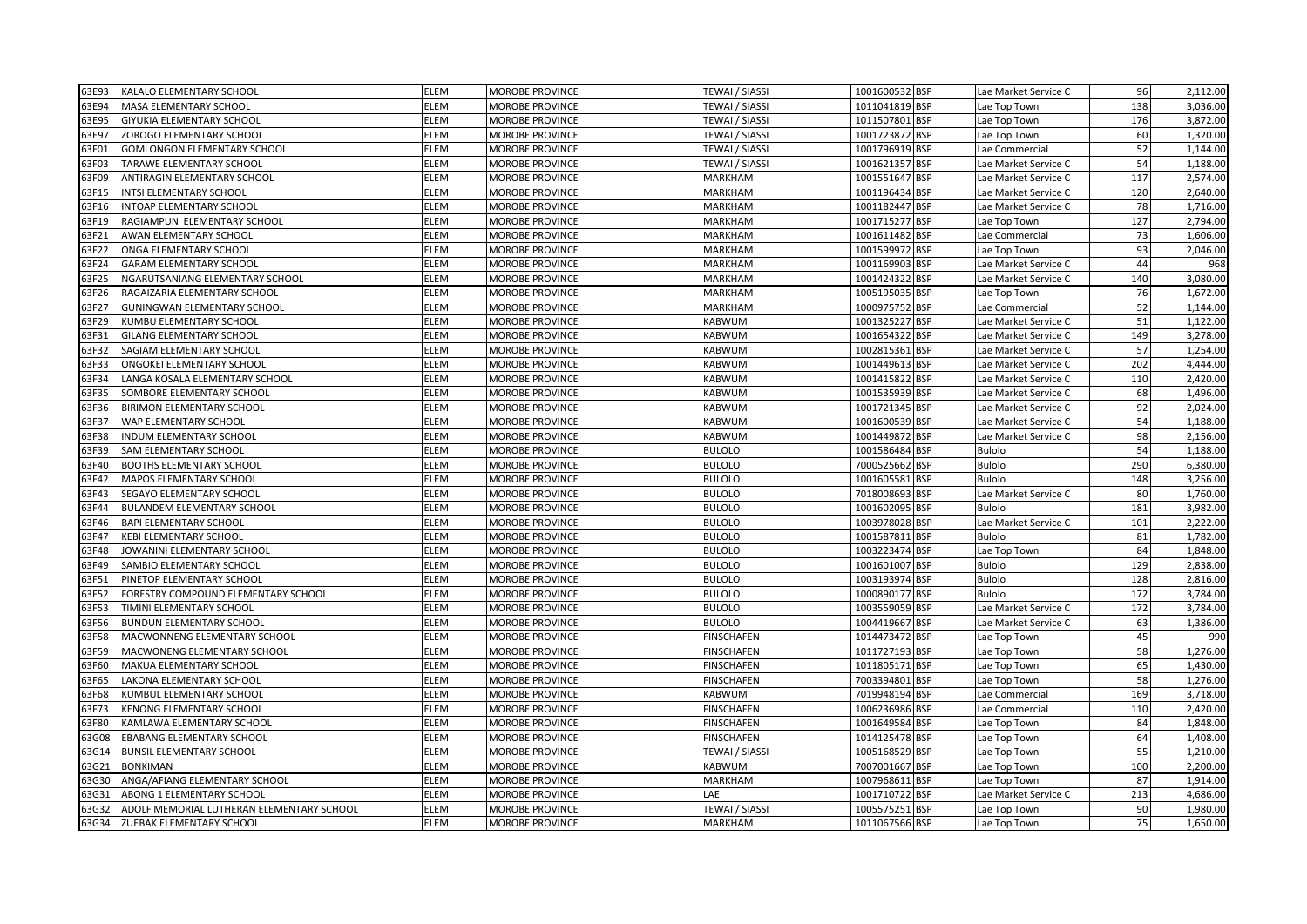| 63G51 | WADABO ELEMENTARY SCHOOL            | <b>ELEM</b> | <b>MOROBE PROVINCE</b> | <b>KABWUM</b>     | 1011045000 BSP | Lae Top Town         | 101 | 2,222.00 |
|-------|-------------------------------------|-------------|------------------------|-------------------|----------------|----------------------|-----|----------|
| 63G52 | <b>WAKOP</b>                        | ELEM        | MOROBE PROVINCE        | <b>HUON</b>       | 7007206043 BSP | Lae Top Town         | 57  | 1,254.00 |
| 63G66 | SINTAMON                            | <b>ELEM</b> | MOROBE PROVINCE        | KABWUM            | 1005721707 BSP | Lae Top Town         | 54  | 1,188.00 |
| 63G73 | SAKAM ELEMENTARY SCHOOL             | ELEM        | MOROBE PROVINCE        | KABWUM            | 7000268412 BSP | Lae Top Town         | 74  | 1,628.00 |
| 63G81 | OWONGAI ELEMENTARY SCHOOL           | ELEM        | MOROBE PROVINCE        | TEWAI / SIASSI    | 1005400286 BSP | Lae Top Town         | 54  | 1,188.00 |
| 63G85 | NOWA ELEMENTARY SCHOOL              | ELEM        | <b>MOROBE PROVINCE</b> | HUON              | 1008396333 BSP | Lae Commercial       | 233 | 5,126.00 |
| 63G91 | MUP ELEMENTARY SCHOOL               | ELEM        | MOROBE PROVINCE        | KABWUM            | 7010527369 BSP | Lae Top Town         | 47  | 1,034.00 |
| 63G96 | MERIKEO ELEMENTARY SCHOOL           | ELEM        | MOROBE PROVINCE        | <b>FINSCHAFEN</b> | 1011108824 BSP | Lae Top Town         | 165 | 3,630.00 |
| 63H06 | <b>HAMARY ELEMENTARY SCHOOL</b>     | <b>ELEM</b> | <b>MOROBE PROVINCE</b> | MENYAMYA          | 1013883770 BSP | Lae Market Service C | 132 | 2,904.00 |
| 63H13 | <b>GENI</b>                         | <b>ELEM</b> | MOROBE PROVINCE        | <b>BULOLO</b>     | 1013794241 BSP | Lae Top Town         | 115 | 2,530.00 |
| 63H20 | <b>ENZA ELEMENTARY SCHOOL</b>       | ELEM        | MOROBE PROVINCE        | LAE               | 7004063918 BSP | Lae Top Town         | 214 | 4,708.00 |
| 53H21 | <b>EBC 6-MILE ELEMENTARY SCHOOL</b> | ELEM        | MOROBE PROVINCE        | <b>HUON</b>       | 1006099285 BSP | Lae Top Town         | 201 | 4,422.00 |
| 63H25 | DAWA ELEMENTARY SCHOOL              | ELEM        | MOROBE PROVINCE        | MENYAMYA          | 1005937436 BSP | Bulolo               | 147 | 3,234.00 |
| 63H28 | <b>BULOLO SDA ELEMENTARY SCHOOL</b> | ELEM        | MOROBE PROVINCE        | <b>BULOLO</b>     | 1002419966 BSP | Bulolo               | 235 | 5,170.00 |
| 63H44 | <b>ASAKUMDI ONE</b>                 | ELEM        | <b>MOROBE PROVINCE</b> | MENYAMYA          | 7002929649 BSP | Lae Top Town         | 218 | 4,796.00 |
| 63H51 | YAKEPA ELEMENTARY SCHOOL            | <b>ELEM</b> | MOROBE PROVINCE        | MENYAMYA          | 1009152974 BSP | Lae Market Service C | 92  | 2,024.00 |
| 63H53 | YASI ELEMENTARY SCHOOL              | ELEM        | <b>MOROBE PROVINCE</b> | MENYAMYA          | 1010029278 BSP | Lae Top Town         | 35  | 770      |
| 63H56 | <b>ZINDINGA ELEMENTARY SCHOOL</b>   | ELEM        | <b>MOROBE PROVINCE</b> | <b>BULOLO</b>     | 1001977469 BSP | Lae Commercial       | 132 | 2,904.00 |
| 53H72 | UMSUNG ELEMENTARY SCHOOL            | ELEM        | MOROBE PROVINCE        | LAE               | 1001071760 BSP | Lae Top Town         | 165 | 3,630.00 |
| 63H83 | KASAN ELEMENTARY SCHOOL             | ELEM        | MOROBE PROVINCE        | <b>BULOLO</b>     | 1010817268 BSP | Bulolo               | 113 | 2,486.00 |
| 63H88 | SIAPAN ELEMENTARY SCHOOL            | ELEM        | MOROBE PROVINCE        | <b>BULOLO</b>     | 1005759533 BSP | <b>Bulolo</b>        | 120 | 2,640.00 |
| 63H95 | RIVERSIDE ELEMENTARY SCHOOL         | ELEM        | MOROBE PROVINCE        | <b>BULOLO</b>     | 1014662025 BSP | <b>Bulolo</b>        | 133 | 2,926.00 |
| 63107 | NEHEMIAH ELEMENTARY SCHOOL          | <b>ELEM</b> | MOROBE PROVINCE        | LAE               | 1001677089 BSP | Lae Top Town         | 207 | 4,554.00 |
| 63113 | MOBISA ELEMENTARY SCHOOL            | <b>ELEM</b> | <b>MOROBE PROVINCE</b> | <b>NAWAE</b>      | 7001105944 BSP | Lae Top Town         | 41  | 902      |
| 63115 | MOMSALOP ELEMENTARY SCHOOL          | <b>ELEM</b> | <b>MOROBE PROVINCE</b> | <b>NAWAE</b>      | 1012557516 BSP | Lae Top Town         | 51  | 1,122.00 |
| 63117 | MANGA ELEMENTARY SCHOOL             | ELEM        | MOROBE PROVINCE        | <b>BULOLO</b>     | 7019227565 BSP | Bulolo               | 107 | 2,354.00 |
| 63118 | MANKI ELEMENTARRY SCHOOL            | <b>ELEM</b> | MOROBE PROVINCE        | <b>BULOLO</b>     | 1011403373 BSP | Lae Top Town         | 159 | 3,498.00 |
| 63120 | LEKLU ELEMENTARY SCHOOL             | ELEM        | MOROBE PROVINCE        | <b>BULOLO</b>     | 1001557957 BSP | Bulolo               | 269 | 5,918.00 |
| 63123 | KINALANKNGA ELEMENTARY SCHOOL       | ELEM        | MOROBE PROVINCE        | TEWAI / SIASSI    | 1014516197 BSP | Lae Top Town         | 180 | 3,960.00 |
| 63130 | KOPAKA ELEMENTARY SCHOOL            | ELEM        | <b>MOROBE PROVINCE</b> | MENYAMYA          | 7013003426 BSP | Lae Top Town         | 68  | 1,496.00 |
| 63131 | KOBIAK ELEMENTARY SCHOOL            | ELEM        | MOROBE PROVINCE        | <b>BULOLO</b>     | 1003873617 BSP | <b>Bulolo</b>        | 165 | 3,630.00 |
| 63133 | KIATU ELEMENTARY SCHOOL             | ELEM        | <b>MOROBE PROVINCE</b> | <b>NAWAE</b>      | 1005761067 BSP | Lae Top Town         | 79  | 1,738.00 |
| 63138 | KATANGA ELEMENTARY SCHOOL           | <b>ELEM</b> | <b>MOROBE PROVINCE</b> | MENYAMYA          | 1005813264 BSP | Lae Market Service C | 104 | 2,288.00 |
| 63142 | KAMBASIVE ELEMENTARY SCHOOL         | <b>ELEM</b> | MOROBE PROVINCE        | MENYAMYA          | 1010892683 BSP | Lae Top Town         | 123 | 2,706.00 |
| 63167 | AUNO ELEMENTARY SCHOOL              | ELEM        | MOROBE PROVINCE        | <b>HUON</b>       | 1005845274 BSP | Lae Top Town         | 96  | 2,112.00 |
| 63169 | PELATO ELEMENTARY SCHOOL            | ELEM        | MOROBE PROVINCE        | <b>BULOLO</b>     | 1005135619 BSP | Lae Market Service C | 108 | 2,376.00 |
| 63171 | SIMSA ELEMENTARY SCHOOL             | ELEM        | MOROBE PROVINCE        | <b>BULOLO</b>     | 1005275290 BSP | Bulolo               | 70  | 1,540.00 |
| 63177 | KWASANG ELEMENTARY SCHOOL           | ELEM        | MOROBE PROVINCE        | <b>BULOLO</b>     | 1005053705 BSP | Bulolo               | 26  | 572      |
| 63189 | <b>KEKI ELEMENTARY SCHOOL</b>       | ELEM        | <b>MOROBE PROVINCE</b> | MENYAMYA          | 1009152412 BSP | Lae Top Town         | 62  | 1,364.00 |
| 63192 | PAWAMANGA ELEMENTARY SCHOOL         | <b>ELEM</b> | MOROBE PROVINCE        | MENYAMYA          | 1009571066 BSP | Lae Commercial       | 69  | 1,518.00 |
| 63193 | <b>ENGATI ELEMENTARY SCHOOL</b>     | ELEM        | <b>MOROBE PROVINCE</b> | MENYAMYA          | 1010586558 BSP | Lae Commercial       | 230 | 5,060.00 |
| 63198 | MASANGKO ELEMENTARY SCHOOL          | ELEM        | <b>MOROBE PROVINCE</b> | <b>FINSCHAFEN</b> | 1005845498 BSP | Lae Top Town         | 32  | 704      |
| 63199 | LECKO ELEMENTARY SCHOOL             | ELEM        | MOROBE PROVINCE        | <b>FINSCHAFEN</b> | 7016364478 BSP | Lae Top Town         | 41  | 902      |
| 63J02 | <b>WENGUNE ELEMENTARY SCHOOL</b>    | ELEM        | MOROBE PROVINCE        | <b>FINSCHAFEN</b> | 7006592104 BSP | Lae Commercial       | 84  | 1,848.00 |
| 63J03 | <b>QOZOLONG ELEMENTAY SCHOOL</b>    | ELEM        | MOROBE PROVINCE        | <b>FINSCHAFEN</b> | 1013875743 BSP | Lae Top Town         | 66  | 1,452.00 |
| 63J05 | QIRINGKO ELEMENTARY SCHOOL          | ELEM        | MOROBE PROVINCE        | <b>FINSCHAFEN</b> | 7002509649 BSP | Lae Top Town         | 117 | 2,574.00 |
| 63J08 | PIWI ELEMENTARY SCHOOL              | <b>ELEM</b> | <b>MOROBE PROVINCE</b> | MENYAMYA          | 7016368560 BSP | Lae Market Service C | 55  | 1,210.00 |
| 63J12 | ULUT ELEMENTARY SCHOOL              | <b>ELEM</b> | <b>MOROBE PROVINCE</b> | TEWAI / SIASSI    | 1012381743 BSP | Lae Top Town         | 47  | 1,034.00 |
| 63J13 | <b>TAPS ELEMENTARY SCHOOL</b>       | ELEM        | <b>MOROBE PROVINCE</b> | KABWUM            | 1010743639 BSP | Lae Top Town         | 47  | 1,034.00 |
| 63J17 | <b>TOWAT ELEMENTARY SCHOOL</b>      | ELEM        | MOROBE PROVINCE        | TEWAI / SIASSI    | 7016205770 BSP | Lae Top Town         | 86  | 1,892.00 |
| 63J26 | MALANDUM ELEMENTARY SCHOOL          | ELEM        | MOROBE PROVINCE        | KABWUM            | 1011129630 BSP | Lae Market Service C | 87  | 1,914.00 |
| 63J28 | GASENG/KOMBAN ELEMENTARY SCHOOL     | <b>ELEM</b> | MOROBE PROVINCE        | KABWUM            | 1011046289 BSP | Lae Top Town         | 79  | 1,738.00 |